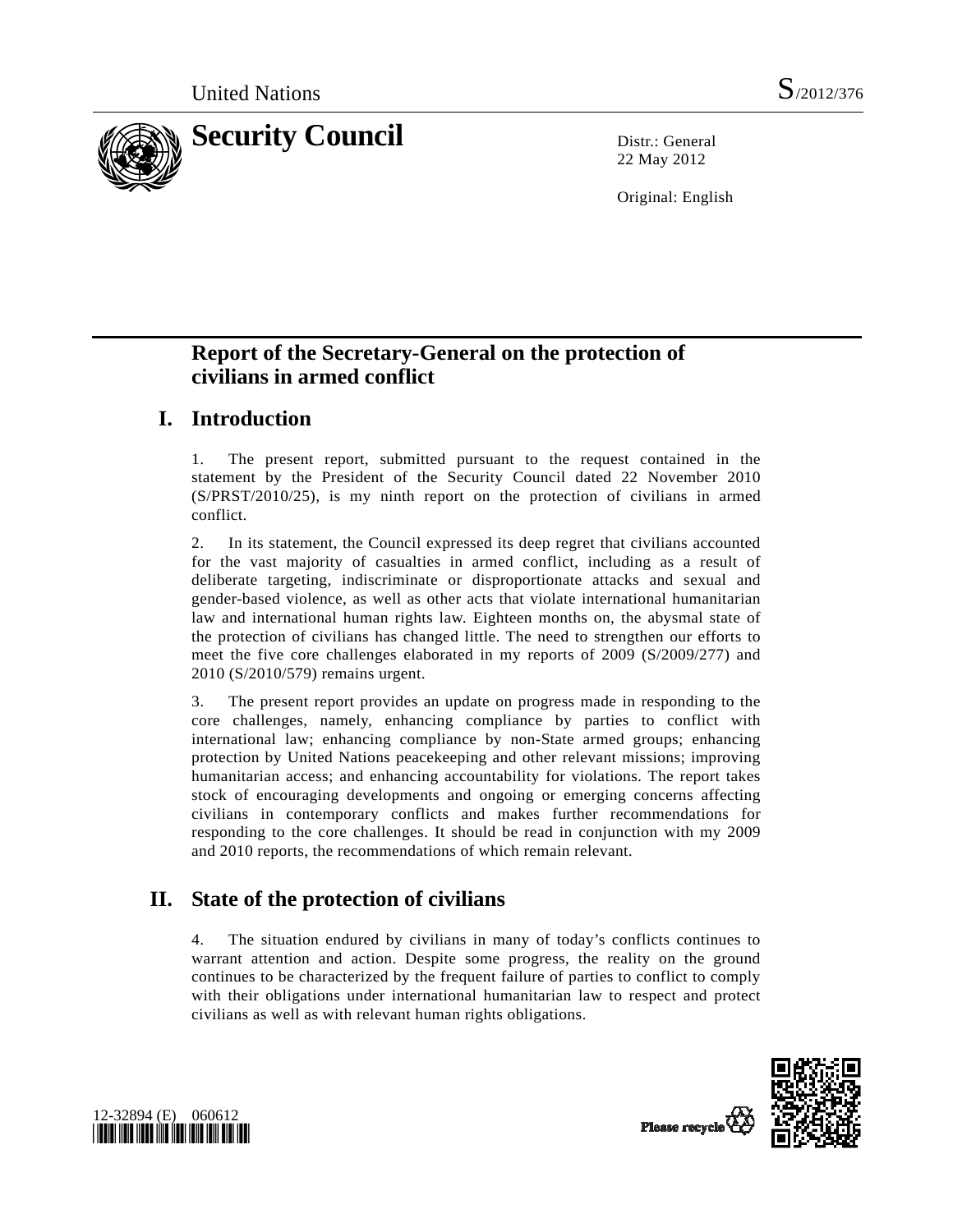### **A. Ongoing and emerging concerns**

5. The failure to comply with the law manifests itself in many ways, including in the deliberate killing of civilians; attacks against civilian objects such as schools and health-care facilities; impeded provision of humanitarian assistance; sexual violence; forced disappearance; torture or other cruel, inhuman or degrading treatment; the recruitment and use of children; attacks against journalists and human rights activists; and a failure to hold accountable those who perpetrate or instigate violations and to provide support, justice and redress to victims. Displacement within and across borders remains a conspicuous feature of conflict. At the end of 2010, some 27.5 million people had been internally displaced as a result of conflict and violence and a further 15.4 million were refugees.[1](#page-1-0) While the number of internally displaced persons reportedly declined slightly in 2011, to 26.4 million, their number had steadily increased over the previous 15 years.[2](#page-1-1)

6. In Afghanistan, the United Nations Assistance Mission in Afghanistan (UNAMA) documented 3,021 civilian deaths in 2011, an increase of 8 per cent compared with 2010. Of these, anti-Government elements were reportedly responsible for 2,332 civilian deaths, an increase of 14 per cent from 2010, and pro-Government forces caused 410 civilian deaths, which accounted for 14 per cent of all conflict-related civilian deaths, a reduction of 4 per cent from 2010. Civilian deaths from aerial attacks increased in 2011, despite a decrease in the number of such attacks. More than 185,000 people were displaced by conflict in Afghanistan last year, bringing the number of internally displaced persons to approximately 500,000. This includes hundreds of families displaced in the Kunar and Nangarhar Provinces by shelling in the neighbouring Federally Administered Tribal Areas of Pakistan. Since January 2012, some 200,000 people have been displaced in Pakistan, by security operations in the Khyber Agency.

7. In the Democratic Republic of the Congo, the activities of non-State armed groups, including the Forces démocratiques de libération du Rwanda and the Lord's Resistance Army (LRA), and elements of the national security forces continue to adversely affect civilians, particularly in the Kivus and Orientale Province. While the Government has adopted a zero-tolerance policy regarding violations by its own security forces, perpetrators, including senior army and police officials, frequently go unpunished. The resumption of military operations against non-State armed groups in the east of the country has resulted in displacement and reprisals against civilians. In addition, LRA attacks on civilians in remote areas of the country and in the Central African Republic and South Sudan continue to have serious humanitarian consequences. More than 445,000 civilians are currently displaced in LRA-affected areas. I welcome the development towards a joint United Nations/African Union regional strategy to address the LRA-related threats.

8. In Somalia, attacks by Al-Shabaab continue to exact a heavy toll on civilians in Mogadishu and elsewhere. Concerns have also surfaced recently over summary executions of civilians in Beledweyne and Baidoa by militias aligned with the Transitional Federal Government. Clashes between Al-Shabaab and Transitional

<span id="page-1-0"></span><sup>&</sup>lt;sup>1</sup> Office of the United Nations High Commissioner for Refugees, "Global Trends 2010" (Geneva, 2011).

<span id="page-1-1"></span><sup>2 &</sup>quot;Global Overview 2011: people internally displaced by conflict and violence", Internal Displacement Monitoring Centre and Norwegian Refugee Council (Geneva, 2012).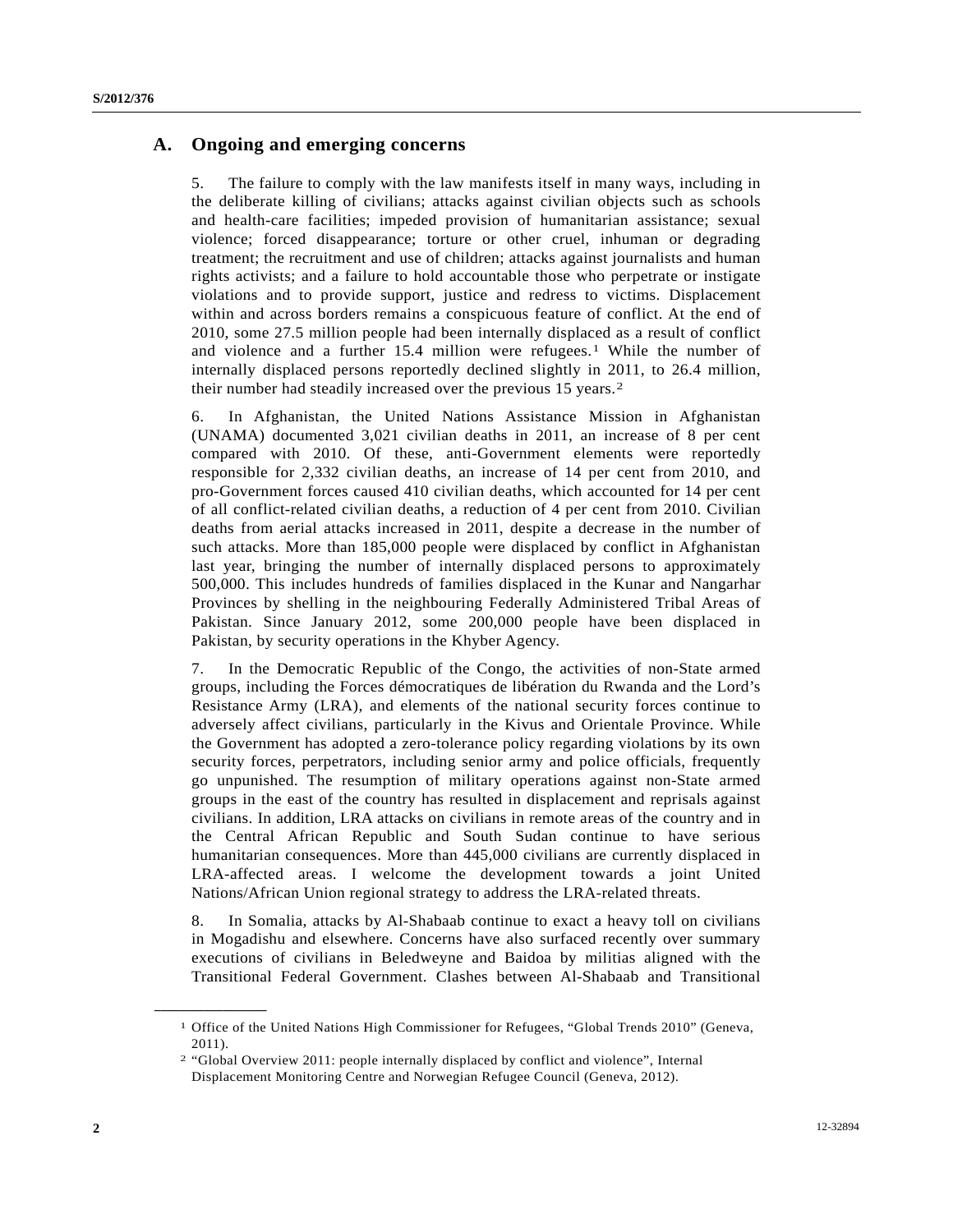Federal Government forces and those of the African Union Mission in Somalia (AMISOM) continue to result in displacement in the southern and central regions. In February 2012, approximately 66,000 people were displaced, compared with 36,000 in January. Insecurity was the main reason for displacement, including fighting between the Transitional Federal Government/AMISOM and Al-Shabaab in the Afgooye corridor.

9. Since June 2011, heavy fighting between the Sudanese Armed Forces and the Sudan People's Liberation Movement-North in South Kordofan and Blue Nile States has driven tens of thousands of Sudanese people into Ethiopia and South Sudan. Renewed clashes in the disputed border areas between the Sudan and South Sudan are prompting more people to seek safety. Some have fled to Upper Nile State in South Sudan and to western Ethiopia. Inter-communal violence in Jonglei State in South Sudan escalated in December and January, resulting in death and injury and the displacement of thousands of people.

10. In the past 18 months, civilians in Gaza and southern Israel have been affected by intermittent clashes and three rounds of sustained fighting between Israeli forces and Palestinian armed groups. While Israeli airstrikes on Gaza are generally directed at military targets, between January 2011 and April 2012, 54 Palestinian civilians were killed in Gaza (39 per cent of all Palestinian fatalities) and another 579 were injured (88 per cent of all injuries). Palestinian militants fired rockets and mortars indiscriminately at locations in southern Israel, killing 3 Israeli civilians and injuring 28. Overall in 2011, 59 Palestinian civilians were killed and 2,059 were injured in Gaza and the West Bank, and 12 Israeli civilians were killed and 59 injured in southern Israel. In the occupied West Bank, more than 260 Palestinian homes and 475 other civilian structures have been destroyed by Israeli authorities since the beginning of 2011, resulting in the displacement of more than 1,300 people, more than half of them children.

11. In the Syrian Arab Republic, since March 2011, the excessive use of force by national security forces has reportedly claimed the lives of over 9,000 people, while thousands more have fled their homes. Extrajudicial killings have been reported, as has the widespread use of torture of civilians by security forces. Civilians have borne the brunt of the violence, as blockades and curfews have been imposed on cities such as Homs, Hama, Dar`a and Idlib. During blockades, residents have been unable to obtain water, food and medical supplies and national security forces reportedly have targeted residential water supply systems. The blockades have often made it impossible to get the injured to hospitals. The use of explosive weapons in populated areas, as in Homs and Idlib, has had profound humanitarian consequences, including in terms of damage to buildings and essential infrastructure and the ongoing threat posed by explosive remnants of war. I am also gravely concerned at bomb attacks reportedly carried out by armed opposition groups in Damascus and Idlib, which have also claimed civilian lives.

12. Women and children continue to be subject to various forms of violence. In Afghanistan, UNAMA reported an increase in the number of women and children killed in conflict-related violence in 2011 in comparison with 2010, particularly in the second half of the year. Sexual violence, including rape, remains a prominent feature of conflict, affecting not only women and girls, but also boys and men. During the past year, sexual violence has remained widespread, including in Côte d'Ivoire, the Democratic Republic of the Congo, Libya and, more recently, northern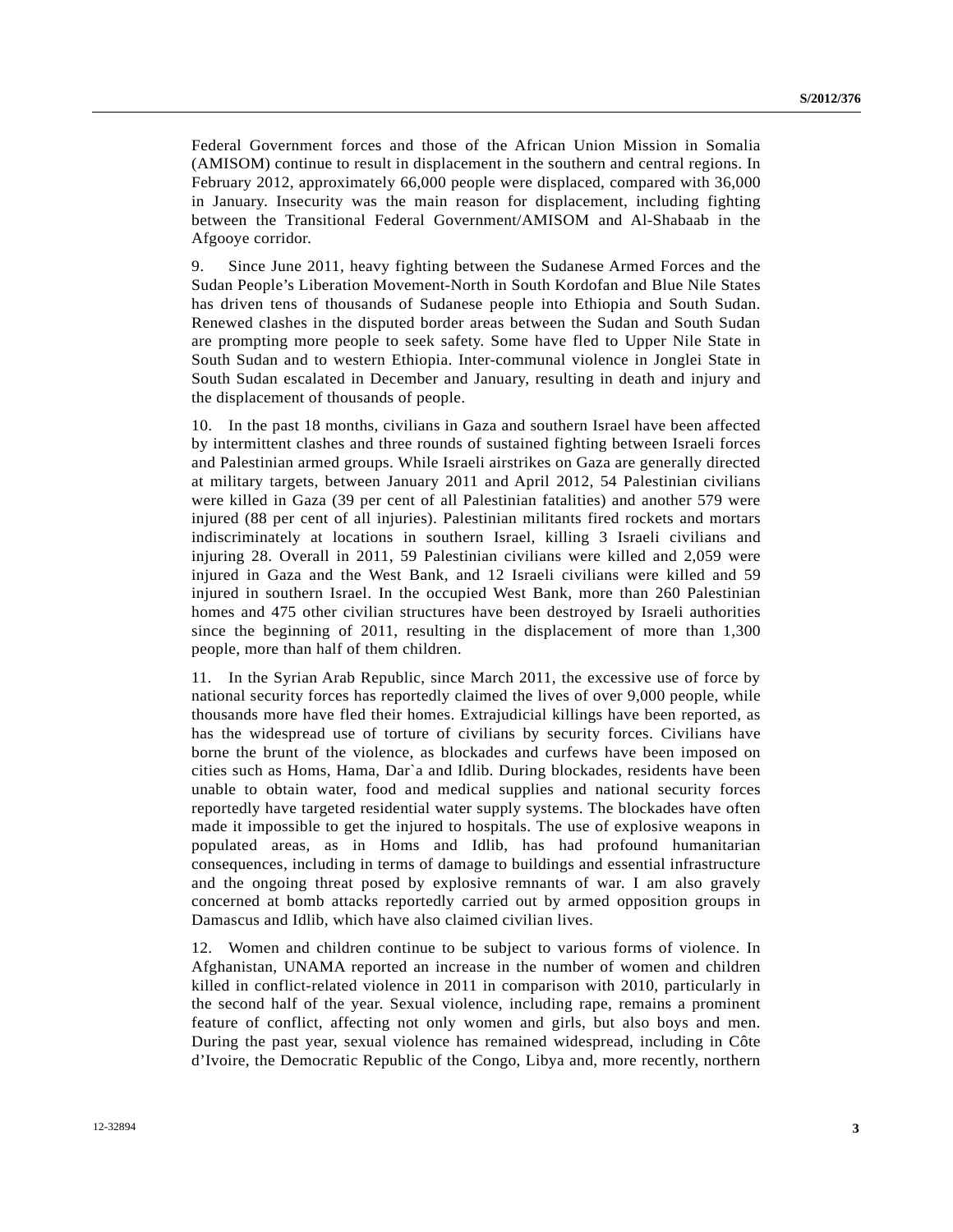Mali. Other grave violations continue to be committed against children, in particular their recruitment, killing and maiming, and abduction. Children are also affected by attacks on schools and hospitals.

13. Attacks against and other interference with health-care facilities and providers are of serious concern in several conflicts despite the special protection afforded by international humanitarian law to medical staff and transport, hospitals, clinics and the like. For example, the International Commission of Inquiry on Libya received numerous allegations of attacks on hospitals and ambulances, while medical personnel treating *thuwar* (so-called revolutionary fighters) were reportedly subject to being killed, arbitrarily arrested and detained.

14. The violence in the Syrian Arab Republic and last year's conflict in Libya also highlighted the dangers for journalists and other media professionals working in such situations. Six journalists were killed in Libya in March and April 2011, while at least 11 have been killed in the Syrian Arab Republic since November 2011.[3](#page-3-0) Journalists play a crucial role by reporting on the treatment and suffering endured by civilians in situations of conflict and on violations of humanitarian law and human rights. In some situations, journalists were killed by parties to conflict, abducted, subject to arbitrary arrest and detention, subjected to forcible disappearance or harassed. Impunity for such violations remains widespread.

15. I remind the Security Council of the need, as expressed in its resolution 1738 (2006), for States and other parties to conflict to prevent attacks against journalists and to prosecute those responsible for such attacks. Since the adoption of the resolution, the Council has expressed concern about attacks against journalists in only one situation-specific resolution, concerning Afghanistan, and it did not call for any action in response. I welcome the initiatives that are being pursued in the Human Rights Council by the Government of Austria and some human rights special procedures mandate holders to ensure better protection of journalists. The Council may wish to be briefed on these initiatives with a view to developing a more proactive approach to the issue.

16. The conflict in Libya also highlighted the plight of migrant workers and their families in situations of conflict, with reports of killings, sexual violence, discrimination and arbitrary detention, affecting in particular people from sub-Saharan Africa. Despite the efforts of humanitarian organizations, many migrant workers encountered serious difficulty in leaving Libya and thousands lacked shelter or stayed in overcrowded transit centres without access to basic services. The situation in Libya was not unique. In March 2011, reports indicated that migrant workers in Côte d'Ivoire were being attacked by militiamen and security forces and expelled from parts of Abidjan and the west of the country.

17. I remain concerned by the continuing use of unmanned aerial vehicles, or drones, for targeted attacks, including in situations of armed conflict because it is unclear in those situations whether all persons targeted are combatants or are directly participating in hostilities. This raises questions about compliance with the principle of distinction. Drone attacks also reportedly have caused hundreds of civilian casualties, raising questions about compliance with the principle of proportionality. Ensuring accountability for any failure to comply with international

<span id="page-3-0"></span><sup>3</sup> International News Safety Institute, country profiles for Libya and the Syrian Arab Republic. Available from www.newssafety.org.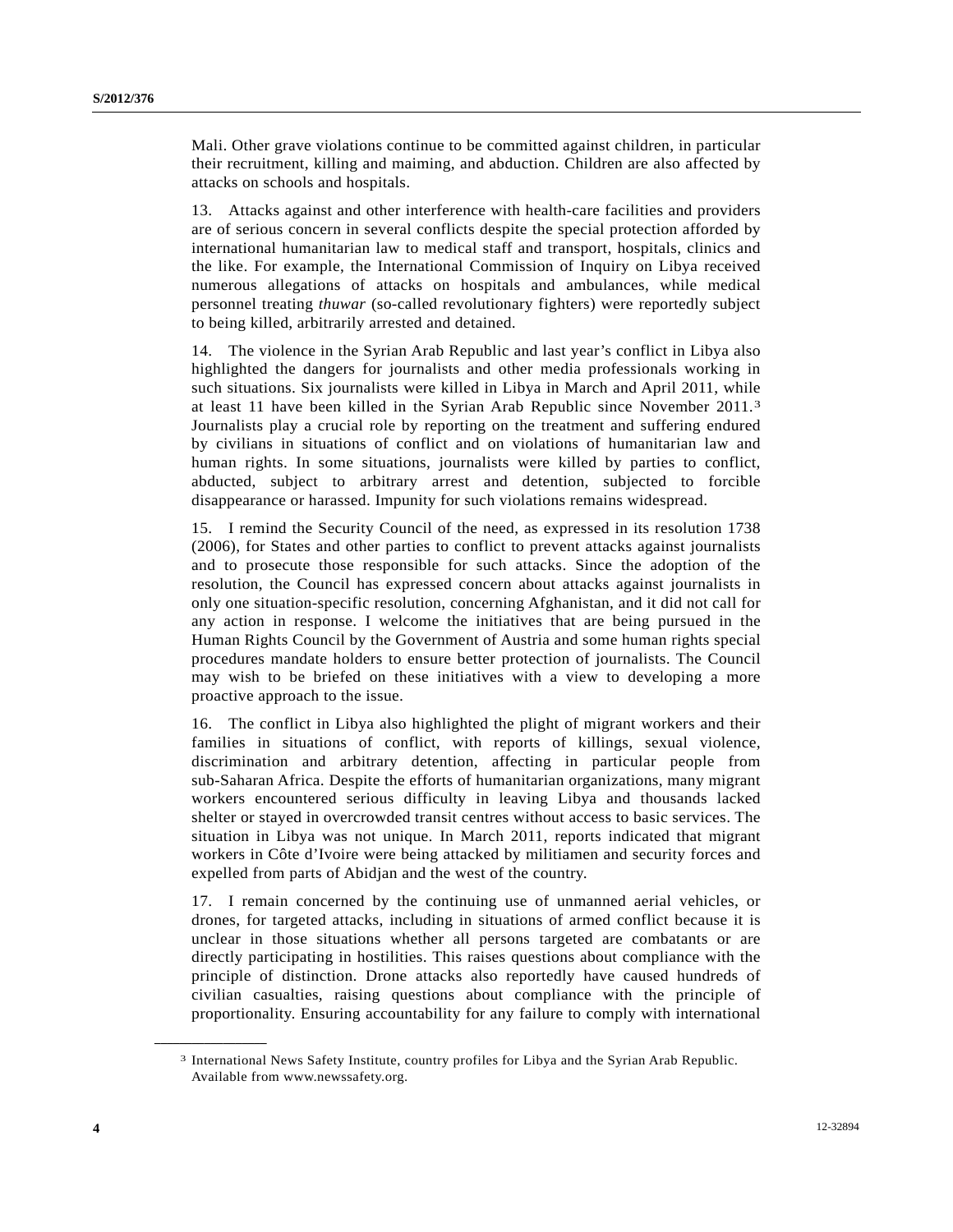law is difficult when drone attacks are conducted outside the military chain of command and beyond effective and transparent mechanisms of civilian or military control. As more States obtain this technology, these issues will become more acute. I urge relevant Member States to be more transparent about the circumstances in which drones are used and to take all necessary precautions to ensure that attacks involving drones comply with applicable international law.

### **B. Security Council action**

18. In the past 18 months, there have been important developments in the Security Council's actions to enhance the protection of civilians. In March 2011 the Council responded decisively to the escalating violence and use of explosive weapons in populated areas of Côte d'Ivoire. In its resolution 1975 (2011), the Council recalled its authorization for the United Nations Operation in Côte d'Ivoire (UNOCI) to use all necessary means to carry out its mandate to protect civilians, including preventing the use of heavy weapons against the civilian population.

19. Although the context was very different, the Security Council's response to the situation in Libya was also decisive. In its resolution 1970 (2011), the Council condemned violations against civilians, demanded compliance with international law, imposed a comprehensive arms embargo and targeted sanctions and referred the situation to the International Criminal Court, actions in line with recommendations in my previous two reports on the protection of civilians. The subsequent decision, in resolution 1973 (2011), to authorize all necessary measures to protect civilians prevented deaths and injuries. However, the extent to which its implementation was perceived to go beyond the protection of civilians raised concerns among some Member States that continue to colour the Council's discussions on the protection of civilians and related issues in other situations. It may also have had the unintended effect of undermining the protection of civilians agenda, including as a framework for action in future crises. In the future, in addition to complying scrupulously with international humanitarian law and human rights law, the implementation of such decisions must be limited to promoting and ensuring the protection of civilians.

20. Against the backdrop of the intervention in Libya, Brazil presented the concept of "responsibility while protecting", which provides that any military action authorized by the Security Council abide by the letter and the spirit of the resolution and be implemented in strict conformity with international humanitarian law. The concept also calls for enhanced Council procedures to monitor and assess how resolutions are interpreted and implemented. I recall the recommendation in my 2007 report on the protection of civilians that the Council systematically call for compliance with international humanitarian law by peacekeeping and other missions authorized to use force and that it request that such missions regularly provide information on actions to spare civilians from the effects of hostilities (S/2007/643). Such an approach is particularly important when force is authorized expressly for the purpose of protecting civilians.

21. I am concerned about the continuing and inaccurate conflation of the concepts of the protection of civilians and the responsibility to protect. While the two concepts share some common elements, particularly with regard to prevention and support to national authorities in discharging their responsibilities towards civilians, there are fundamental differences. First, the protection of civilians is a legal concept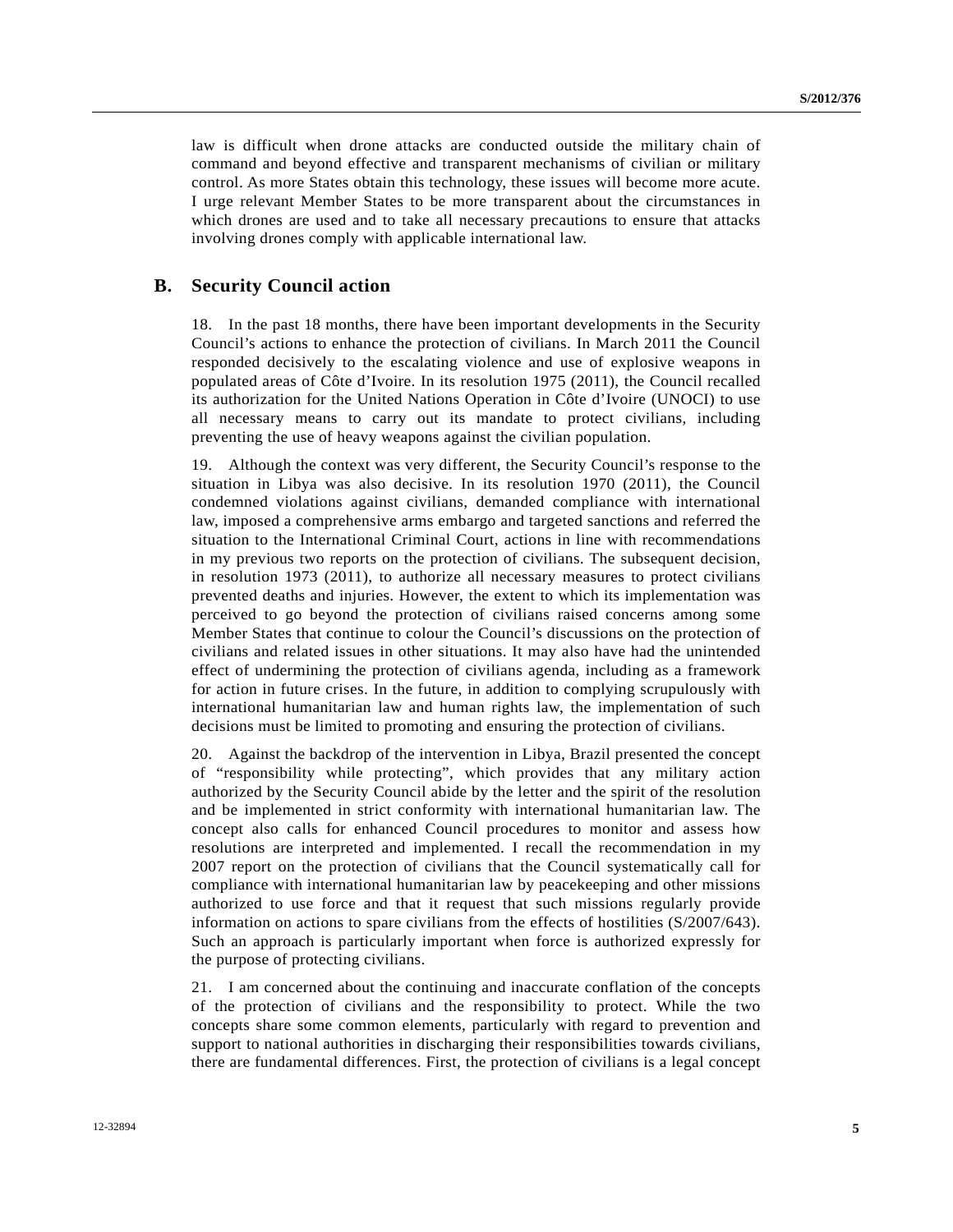based on international humanitarian, human rights and refugee law, while the responsibility to protect is a political concept, set out in the 2005 World Summit Outcome (see General Assembly resolution 60/1). Second, there are important differences in their scope. The protection of civilians relates to violations of international humanitarian and human rights law in situations of armed conflict. The responsibility to protect is limited to violations that constitute war crimes or crimes against humanity or that would be considered acts of genocide or ethnic cleansing. Crimes against humanity, genocide and ethnic cleansing may occur in situations that do not meet the threshold of armed conflict. I urge the Security Council and Member States to be mindful of these distinctions.

22. The Security Council has continued to include language relating to the protection of civilians in most of its relevant situation-specific resolutions. The Council has shown greater willingness to use targeted sanctions against those who violate international humanitarian and human rights law. Additional lists of perpetrators were made on the basis of criteria related to such violations under existing sanctions regimes, and the list established in 2011 in relation to Libya includes attacks against civilians among the criteria. Five of the Council's 12 sanctions regimes include listing criteria related to violations of international humanitarian or human rights law.

23. I welcome the continuing role of the informal Expert Group on the Protection of Civilians as a forum for briefing Security Council members on protection issues before the establishment or renewal of relevant mission mandates. I also welcome the convening of ad hoc Expert Group briefings, such as that held on Côte d'Ivoire in March 2011, and the thematic briefing on humanitarian access in February 2012. Such briefings are valuable for keeping the Council informed, and I believe that they should be encouraged. In addition to the Council's important and continuing collaboration with the Emergency Relief Coordinator, I welcome the fact that the High Commissioner for Human Rights has been invited to brief the Council on thematic issues, such as the protection of civilians, as well as on country-specific situations. I urge the Council to continue and to strengthen this and other practices, such as the Arria formula briefings, in order to ensure that it is informed more fully, in a timely manner, about the protection of civilians in all relevant contexts. In this regard, I also encourage the Security Council to systematically request information on the protection of civilians from all relevant United Nations entities.

### **C. Encouraging developments**

24. In the past 18 months there have been a number of encouraging developments. The November 2011 decision of States parties to the Convention on Prohibitions or Restrictions on the Use of Certain Conventional Weapons Which May Be Deemed to Be Excessively Injurious or to Have Indiscriminate Effects to revisit the problem of mines other than anti-personnel mines is welcome (see CCW/CONF.IV/4/Add.1). Such mines pose a threat to the safety of civilians, impede the timely and safe provision of humanitarian assistance and hamper reconstruction and development activities.

25. Preparatory discussions have continued for the United Nations Conference on the Arms Trade Treaty, to be held in July 2012. The Conference presents a critical opportunity for Member States to address the human cost of the poorly regulated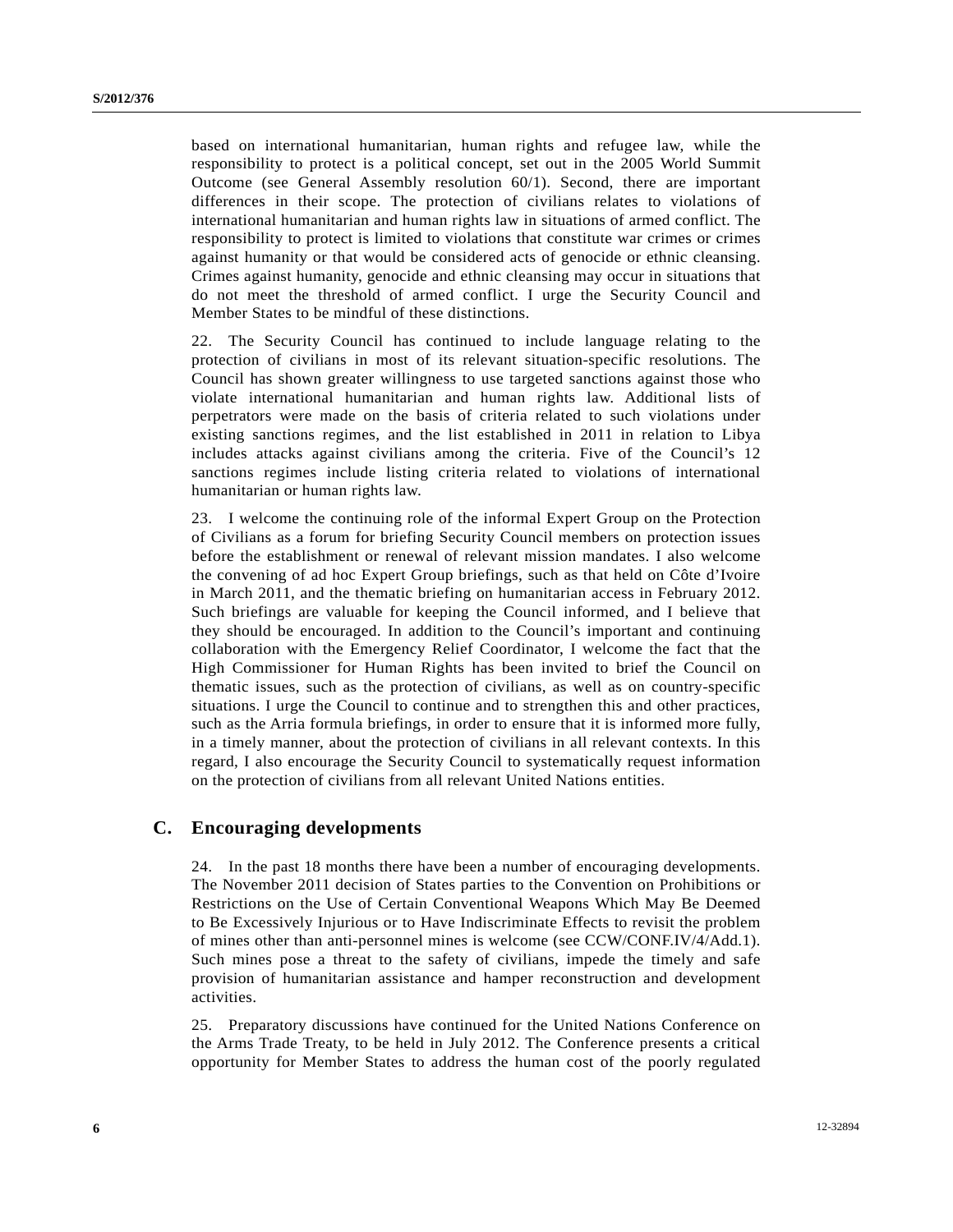arms trade and the widespread availability and misuse of weapons. A future treaty should include a provision that weapons not be transferred when there is a clear risk that they will be used to commit serious violations of international humanitarian and human rights law. It should also cover the full array of conventional weapons, including small arms, and ammunition.

26. Two recent landmark verdicts mark important steps forward for international justice. In April 2012, the Special Court for Sierra Leone found Charles Taylor, the former President of Liberia, guilty of aiding and abetting two non-State armed groups in the commission of war crimes and crimes against humanity during the conflict in Sierra Leone. The judgement is a significant milestone for international criminal justice, as it marked the first conviction of a former Head of State by an international criminal tribunal for planning, aiding and abetting war crimes and crimes against humanity. It sends a strong signal that Heads of State will be held accountable for their actions. Earlier, the International Criminal Court, in its first verdict, in March 2012, found Thomas Lubanga guilty of war crimes for conscripting and enlisting children under the age of 15 and using them to actively participate in hostilities in the Democratic Republic of the Congo. It highlights the need to arrest Bosco Ntaganda, a co-defendant of Lubanga, and to surrender him to the Court, along with all other individuals for whom the Court has issued arrest warrants and who remain at large.

27. In July 2011 I instituted the human rights due diligence policy on United Nations support to non-United Nations security forces. This policy incorporates the experience gained in implementing the conditionality policy developed by the United Nations Organization Mission in the Democratic Republic of the Congo in 2009 and the conclusions of an inter-agency evaluation of its implementation in 2010. The policy applies wherever any United Nations entity is contemplating or providing support to any non-United Nations security force. In accordance with the policy, such support may not be provided where there are substantial grounds for believing that there is a real risk of the receiving forces committing grave violations of international humanitarian, human rights or refugee law and where the relevant authorities fail to take corrective measures. Adherence to the human rights due diligence policy is critical for preventing such violations and thus for maintaining the legitimacy and credibility of the United Nations as a promoter and defender of human rights and ensuring compliance with the Organization's international law obligations.

28. The need for improved recording of casualties is gaining increased attention. Such recording can clarify the causes of harm to civilians as well as the actions needed to end such harm and prevent its recurrence. In this connection, I am encouraged by the commitment of the African Union Mission in Somalia (AMISOM) to establish a civilian casualty-tracking analysis and response cell. I echo the call by the Security Council in its resolution 2036 (2012) for donors and partners to support the establishment of the cell. It may be useful to review its performance, and that of a similar mechanism established by the International Security Assistance Force (ISAF) in Afghanistan, with a view to ensure their improvement and possible replication elsewhere.

29. AMISOM also endorsed a new policy on "indirect fire" intended to mitigate harm to civilians, which includes a component on voluntarily making amends for harm suffered by civilians as a result of lawful actions during combat operations. I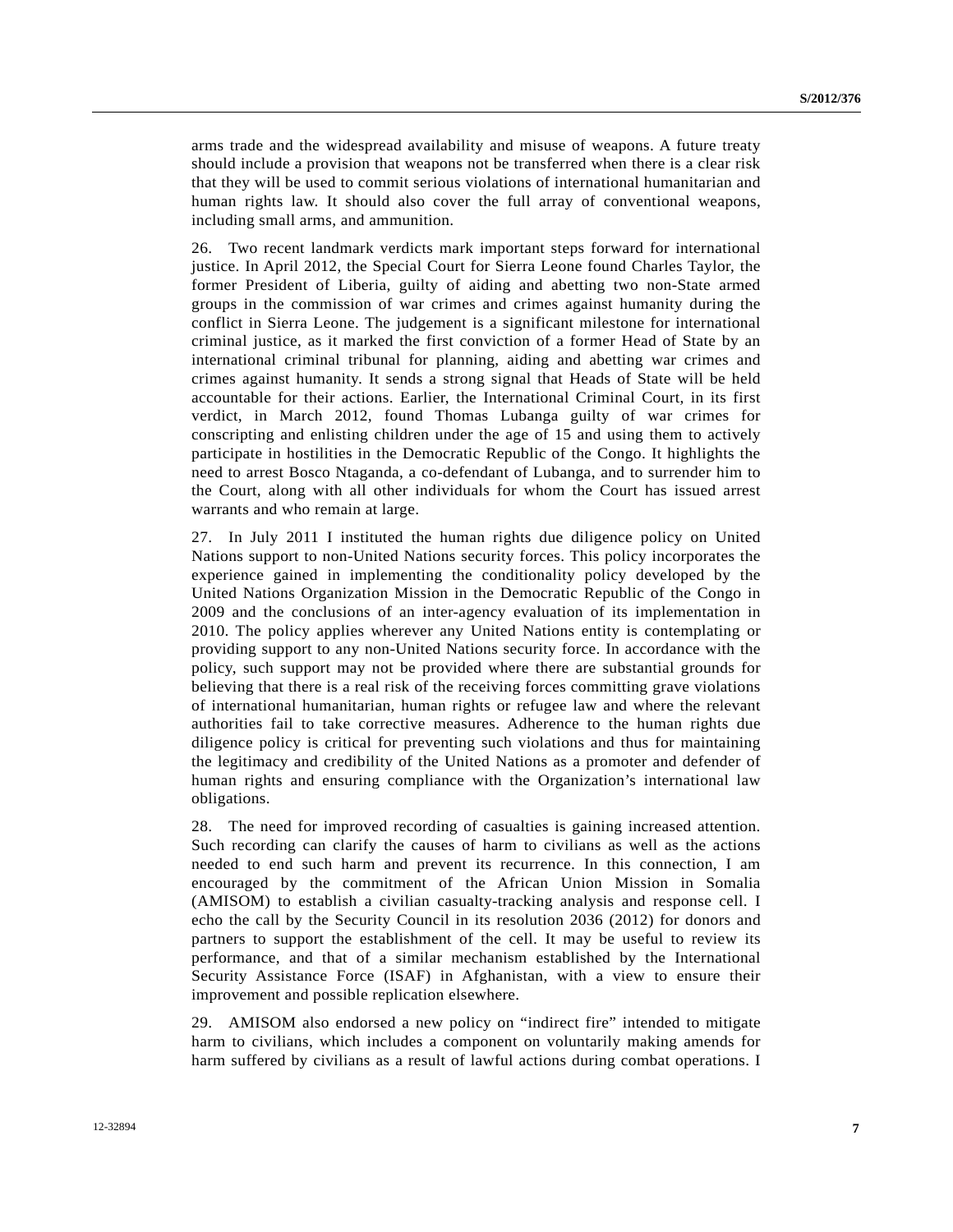have welcomed the practice of making amends, as implemented by most ISAF States, and am encouraged by its adoption by AMISOM. I underline, however, that this practice does not replace the obligation to investigate serious violations of international humanitarian and human rights law and to prosecute those responsible. Nor does it relieve parties of their obligations regarding reparations. This remains an issue that requires further attention by the Security Council and Member States.

30. Efforts to improve monitoring and reporting on the protection of civilians continue, including on the development of guidance for reporting on the protection of civilians in my situation-specific reports, as requested in Security Council resolution 1894 (2009). Meanwhile, the Office for the Coordination of Humanitarian Affairs has initiated consultations with United Nations partners on developing indicators for improved monitoring and reporting on protection trends, taking into account existing monitoring and reporting mechanisms. At the same time, technology is providing civilians with the ability to report on ongoing violence in real time. The United Nations and the humanitarian community more generally are only beginning to grasp the associated opportunities, as well as the risks.

# **III. The five core challenges**

31. The five core challenges to ensuring more effective protection for civilians remain relevant.

## **A. Enhancing compliance**

32. As I have stressed repeatedly, international humanitarian law requires parties to conflict to spare the civilian population from the effects of hostilities. Failure to do so can result in the death and injury of civilians who are directly targeted or otherwise caught in the fighting. Such failure is frequently the precursor to displacement, which often puts civilians at risk of further violations, including sexual violence and forced recruitment; physical and mental suffering; and a potentially chronic dependency on humanitarian assistance. Sparing civilians from the effects of hostilities requires compliance by parties to conflict with international humanitarian law and, in particular, the principles of distinction and proportionality. It requires parties to take all feasible precautions both in attacking and in defending. The law is also clear that under no circumstances do violations of these rules by one party justify violations by any other party. Yet violations continue to be commonplace, with devastating consequences for civilians.

33. While all violations require our attention and action, I am concerned by attacks against and other interference with health-care services, which, as recognized in a 2011 study by the International Committee of the Red Cross (ICRC), is one of the biggest, most complex and least recognized humanitarian issues of our time.[4](#page-7-0) Conflict disrupts health care in many different ways and when it is most needed. Hostilities prevent health-care providers, as well as the wounded and the sick, from reaching medical facilities. Health-care facilities and vehicles may be directly targeted or damaged; military or security personnel at times forcibly enter such facilities looking for enemies; and gaining control of a hospital is sometimes an

<span id="page-7-0"></span><sup>4</sup> ICRC, "Health care in danger: a sixteen-country study" (Geneva, 2011).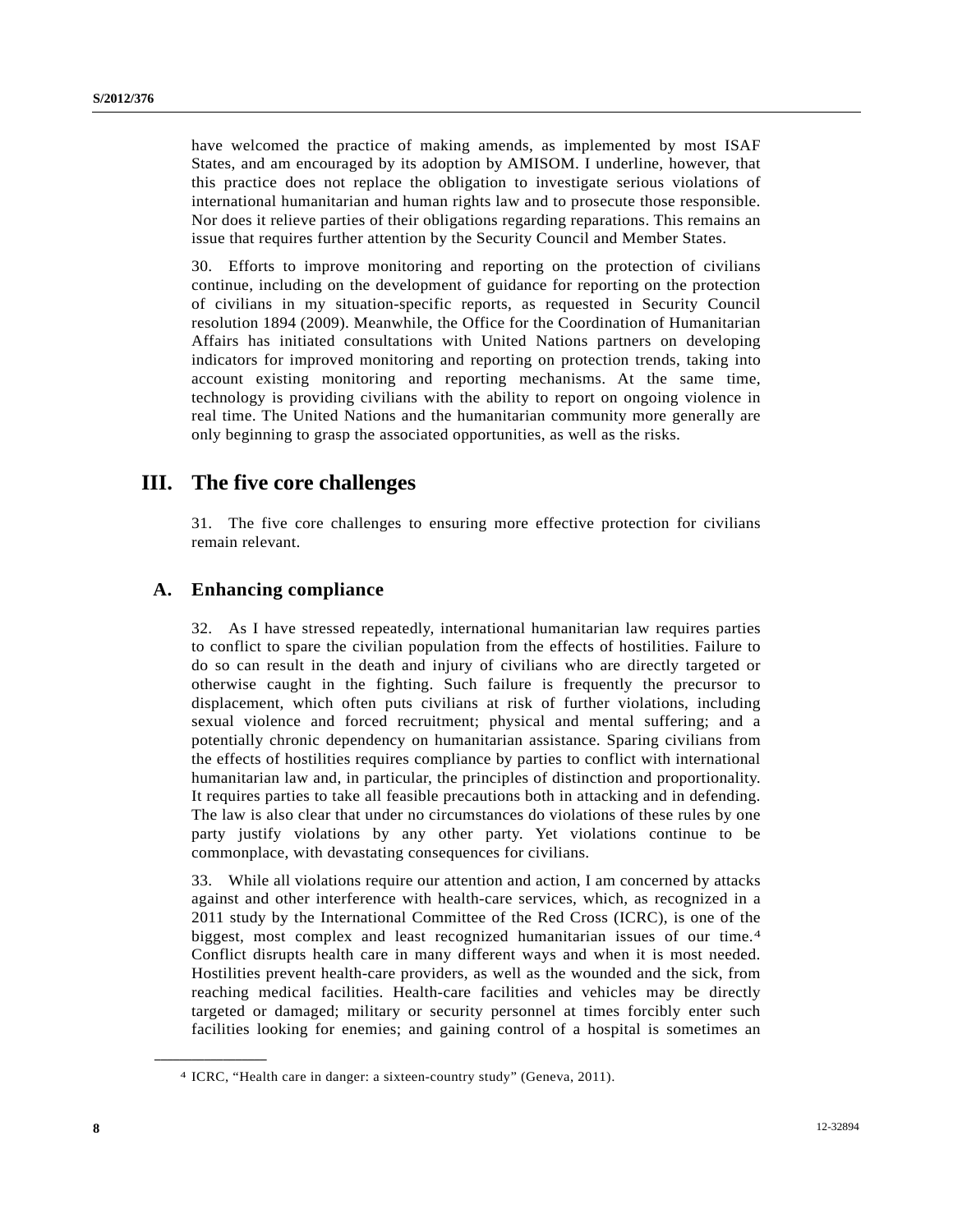objective of non-State armed groups. The wounded and sick are attacked and medical personnel are threatened, abducted, injured or killed, or prosecuted. As a result, it is difficult or impossible to provide adequate care to those in need. Moreover, a single act of violence that damages a hospital or kills health-care personnel has consequences for many other people requiring care who then suffer further through lack of treatment.

34. ICRC highlights these issues and points to the need to build the evidence base concerning attacks against and interference with health care. I therefore welcome the recommendation of the Executive Board of the World Health Organization (WHO) that the World Health Assembly, at its meeting in May 2012, mandate WHO to collect and report data on attacks against medical facilities, providers, vehicles and patients.[5](#page-8-0) I encourage Member States to support this recommendation. I also welcome the Security Council's decision in resolution 1998 (2011) to extend the scope of grave violations for which parties to conflict can be listed in my reports on children and armed conflict to include recurrent attacks on hospitals and schools as well as recurrent attacks or threats of attack against protected persons in relation to schools or hospitals. The Council must, however, assume a more proactive approach to preventing and responding to such incidents.

35. The ICRC study found that explosive weapons caused more deaths, injuries and damage than any other weapon in attacks on health-care facilities. I have repeatedly expressed concern about the humanitarian impact of using explosive weapons in densely populated areas. Explosive weapons include artillery shells, missile and rocket warheads, mortars, aircraft bombs, grenades and improvised explosive devices. Their common feature is that they are indiscriminate within their zones of blast and fragmentation effect, which makes their use highly problematic in populated areas.

36. In my 2010 report I called for more systematic collection of data on and analysis of this problem. I welcome the research carried out by Action on Armed Violence.[6](#page-8-1) Using data gathered on the use of explosive weapons around the world in 2011, Action on Armed Violence found that at least 21,499 civilians had been killed or injured by such weapons and that civilians accounted for 71 per cent of all casualties. Most civilian deaths and injuries — 87 per cent — occurred in populated areas, including markets, schools, places of worship and private homes.

37. This research underlines the gravity of the problem. My Emergency Relief Coordinator highlighted the issue in Côte d'Ivoire, Libya, the Sudan and the Syrian Arab Republic and called upon parties to refrain from using explosive weapons in densely populated areas. The Council specifically authorized UNOCI to take action to prevent the use of heavy weapons against civilians in Côte d'Ivoire and called upon the Government of the Syrian Arab Republic to immediately end the use of heavy weapons in population centres (resolutions 2042 (2012) and 2043 (2012)). In October 2011, ICRC noted that owing to the significant likelihood of indiscriminate effects and despite the absence of an express legal prohibition for specific types of weapons, explosive weapons with a wide impact area should be avoided in densely

<span id="page-8-1"></span>

<span id="page-8-0"></span><sup>5</sup> See WHO Executive Board resolution EB130.R14. 6 Action on Armed Violence, "Monitoring explosive violence: the EVMP dataset 2011" (London, 2012).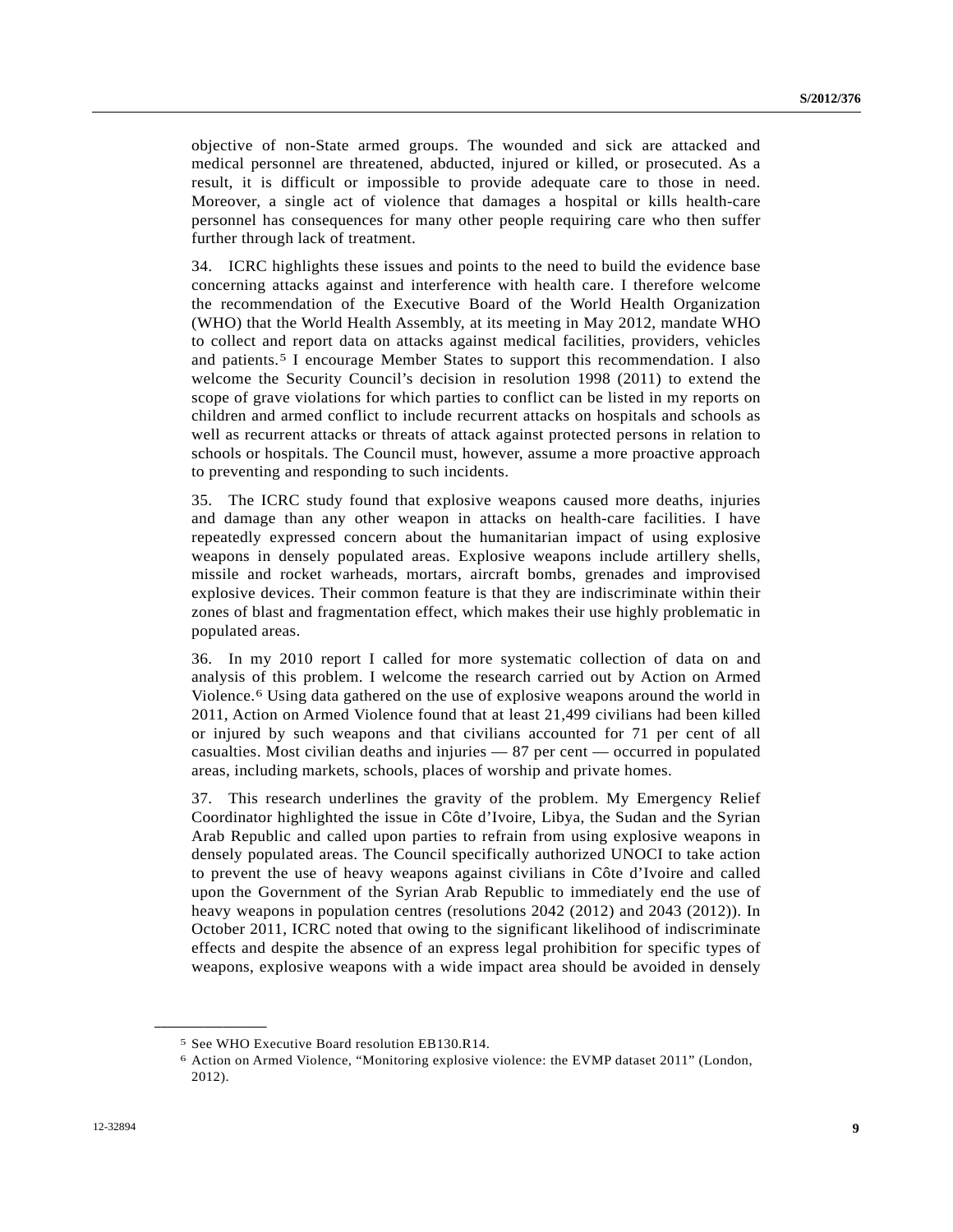populated areas.[7](#page-9-0) Civil society has also mobilized around the issue, establishing, in March 2011, a coalition of non-governmental organizations, the International Network on Explosive Weapons, which calls upon States and other actors to strive to avoid the harm caused by explosive weapons in populated areas; to gather and make available relevant data; to realize the rights of victims; and to develop stronger international standards.

38. In many conflicts, the use of explosive weapons in populated areas is a major cause of displacement. There are other triggers: people flee in fear of violence and other violations, or are forced from their homes at gunpoint or by other means. Whatever the cause, I am concerned that displacement is accepted too readily as an inevitable consequence of conflict. In some situations, displacement can be a protective response for communities under threat, and it often lasts as long as the threat exists, after which time people return to their homes. Moreover, the right to freedom of movement and to leave one's country and seek asylum must always be respected. The acceptance of displacement as inevitable, however, risks the condemnation of millions of people to lasting misery and degradation. Short of preventing conflict, more must be done to prevent the circumstances that lead to displacement.

39. First, we must strongly advocate for respect for applicable international law. Fewer civilians would flee if parties to conflict spared them from the effects of hostilities and complied with the principles of distinction and proportionality, as required by international humanitarian law. Second, parties to conflict must refrain from the use of forced displacement as a deliberate tactic. As stipulated by international humanitarian law, displacement may be resorted to only in situations where the security of the civilian population or imperative military reasons so demand. Even then, the law stipulates that displacement must last no longer than necessary and that the affected population must be provided with shelter and assistance and be transferred back to their homes as soon as hostilities in the area have ceased. This is all too frequently not the case.

40. Such failures increase the onus on the international community, including the Security Council, to seek to prevent displacement by demanding and seeking compliance with the law, including accountability for those who forcibly displace civilians. We must reject displacement as a by-product of conflict  $-$  in some circumstances it may constitute a war crime or crime against humanity and must be investigated and prosecuted as such.

### **B. Enhancing compliance by non-State armed groups**

41. Non-State armed groups play a role — albeit not an exclusive one — in perpetrating such violations against civilians as attacking health-care services, using explosive weapons in populated areas and causing forced displacement. I have, therefore, emphasized repeatedly the need for consistent engagement with those groups to seek improved compliance with international humanitarian and human rights law and to gain safe access to those in need.

<span id="page-9-0"></span><sup>7</sup> ICRC, "International humanitarian law and the challenges of contemporary armed conflicts" (document 31IC/11/5.1.2, prepared for the 31st International Conference of the Red Cross and Red Crescent, Geneva, 2011).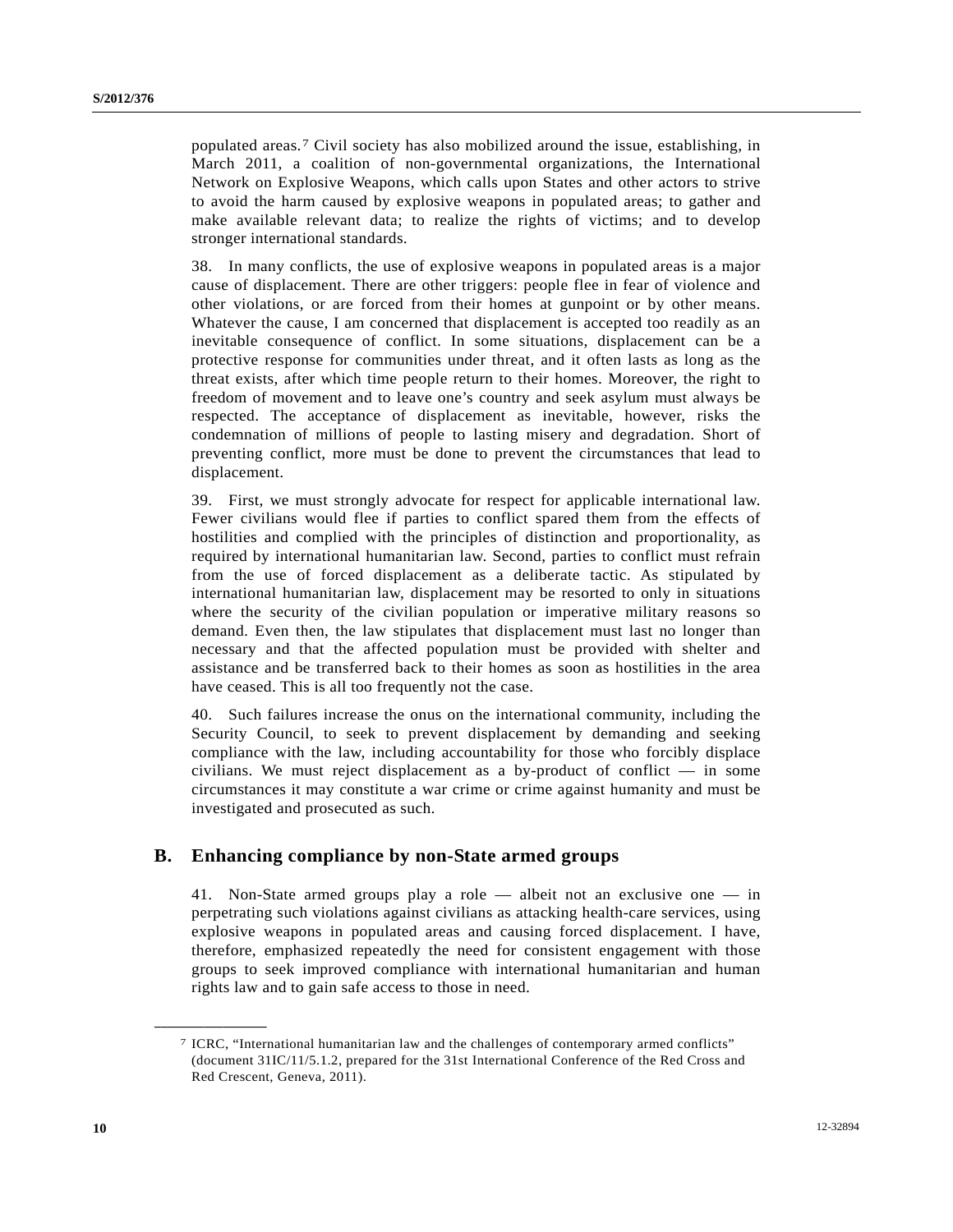42. In my previous report I referred to research that identified incentives for non-State armed groups to comply with international norms to protect civilians.<sup>[8](#page-10-0)</sup> The authors have published a new report to help the international community address the lack of compliance by such groups.[9](#page-10-1) Reaffirming the urgent need for greater and more systematic engagement with non-State armed groups regarding compliance, the report notes that engagement must be initiated as early as possible, must be conducted at a high level by all parties concerned and must be sustained throughout the conflict. It also emphasizes that understanding the factors that affect the level of compliance by a given group with international norms is critical if engagement is to be successful. Such factors include the need for popular support and the group's self-image and self-interest.

43. The report stresses that agreements and undertakings by non-State armed groups to respect international norms should be in writing to allow the groups to disseminate, monitor and enforce the norms within their ranks. Impartial external monitoring of the actions of the groups is critical. Acknowledgement of improved compliance is also important, as it can enhance respect for international norms.

44. The report stresses the need to be clear from the outset that engagement does not constitute political recognition. This is vital, as concerns over the political recognition and "legitimacy" that engagement is perceived to confer have prevented some States from permitting such engagement. There are nevertheless cases in which engagement of one form or another has been proactively facilitated by States. In the Philippines in 2009, both the Government and the Moro Islamic Liberation Front actively supported and cooperated with the non-governmental organization Geneva Call to facilitate a verification mission to investigate the Front's alleged breaches of the Geneva Call deed of commitment banning anti-personnel mines.[10](#page-10-2) There are also examples of States and non-State armed groups entering into agreements to respect international humanitarian law, such as the agreement of the Philippines with the National Democratic Front and that of the Sudan with the Sudan People's Liberation Movement. In addition, the United Nations has concluded action plans to end the recruitment and use of children in armed conflict. In the Philippines, the Sudan and elsewhere, the United Nations has developed such plans with non-State armed groups with the consent of the States concerned in the context of Security Council resolution 1612 (2005).

45. The focus on recognition and legitimacy is problematic in that it detracts from the more serious issue of the consequences for civilians when engagement does not take place. While engagement will not always result in improved protection, its absence will almost certainly mean more civilian casualties in current conflicts. Moreover, not engaging and adopting an exclusively repressive approach to non-State armed groups, such as dealing with them through the lens of counterterrorism and placing them on terrorist lists, or refusing to countenance amnesty for participation in hostilities that do not rise to the level of war crimes or serious

<span id="page-10-0"></span><sup>8</sup> Geneva Academy of International Humanitarian Law and Human Rights, "Armed non-State actors and international norms: towards a better protection of civilians in armed conflict" (Geneva, 2010).

<sup>9</sup> Ibid., *Rules of Engagement: Protecting Civilians through Dialogue with Armed Non-State Actors* (Geneva, 2011).

<span id="page-10-2"></span><span id="page-10-1"></span><sup>10</sup> Geneva Call, "Report of the 2009 verification mission to the Philippines to investigate allegations of anti-personnel landmine use by the Moro Islamic Liberation Front" (Geneva, 2010).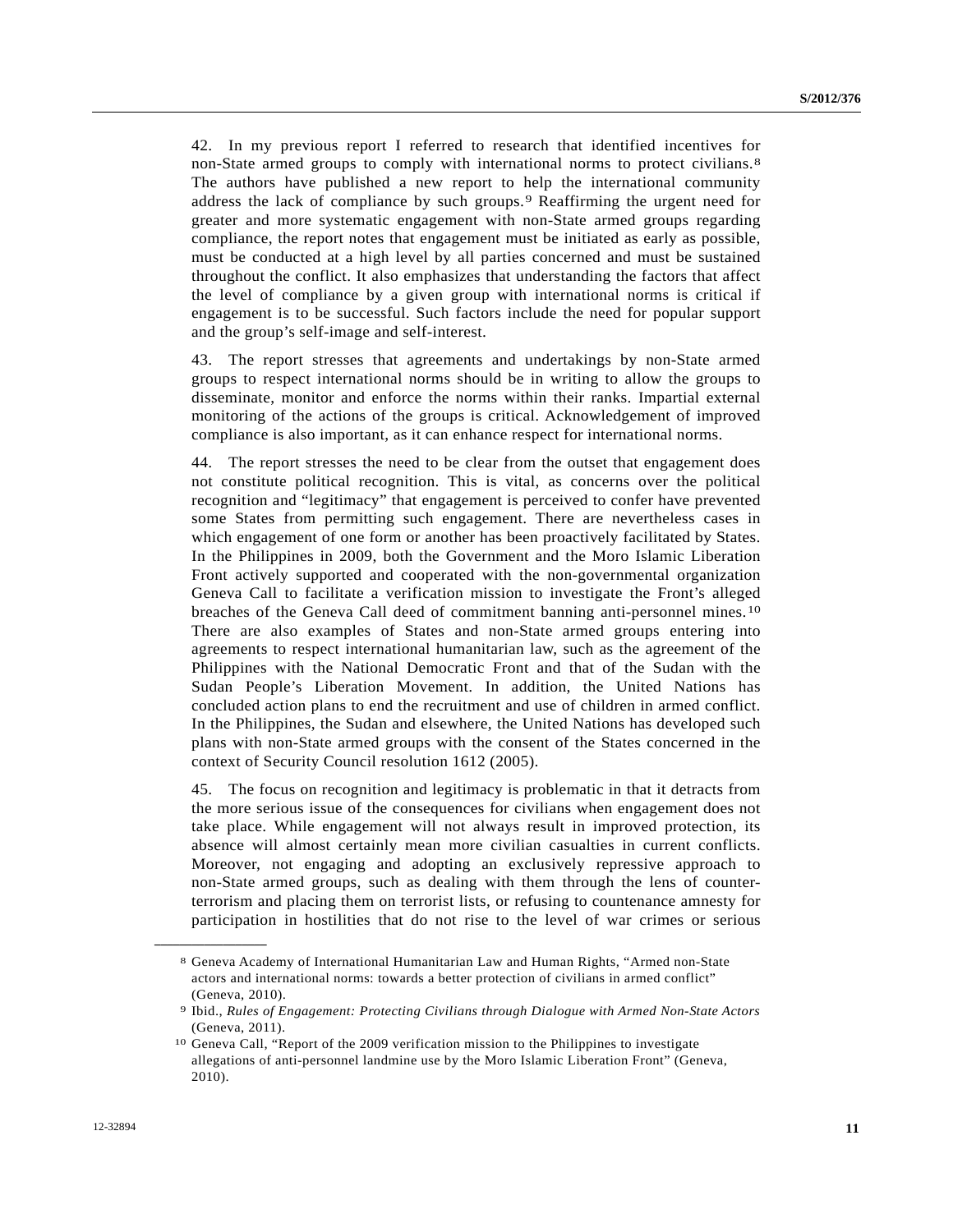human rights violations, risks further radicalizing such groups. Such an approach offers little incentive to comply with international humanitarian law.

46. In this connection, I stress my ongoing concern about counter-terrorism legislation and other measures that criminalize the engagement of humanitarian organizations with certain non-State armed groups or that otherwise impede principled humanitarian action. The Office for the Coordination of Humanitarian Affairs and the Norwegian Refugee Council have commissioned a study on the impact of national counter-terrorism measures on humanitarian action. The study will include a review of relevant national legislation criminalizing the provision of support to and engagement with designated entities, an analysis of provisions in funding agreements limiting or imposing conditions on humanitarian activities, consideration of measures imposed by host States that preclude, limit or impose conditions on the engagement of humanitarian actors with, or support for, groups considered "terrorist", and a review of how different humanitarian actors have reacted to such measures. In addition, the impact of such measures on humanitarian operations will be assessed and ways of reducing their adverse impact on humanitarian action will be recommended.

## **C. Protection of civilians by United Nations peacekeeping and other missions**

47. Mandating peacekeeping missions to protect civilians remains one of the most significant actions taken by the Security Council to enhance protection. Since my previous report, two new missions with a mandate to protect civilians have been established: the United Nations Mission in South Sudan (UNMISS) and the United Nations Interim Security Force for Abyei. The implementation of such mandates, including establishing effective early-warning mechanisms, ensuring the provision of adequate resources to monitor, prevent and respond to incidents and supporting the efforts of host country authorities to implement their responsibilities to protect civilians, remains challenging. In some instances, the limited degree of cooperation from host States and their capacity to act have affected the ability of missions to discharge their mandates, including those for the protection of civilians.

48. The mass rapes in Walikale in the Democratic Republic of the Congo in July and August 2010 underlined the need to better understand the threats and vulnerabilities that confront civilians. In an effort to prevent such situations in the future, the United Nations Organization Stabilization Mission in the Democratic Republic of the Congo has worked with partners to establish a set of coordination mechanisms and early-warning and response tools to prioritize protection in practice. Similarly, the response of UNMISS to inter-communal violence in 2011 and 2012 in Jonglei State illustrated that early warning depends on effective relations with local communities and that responses must be coordinated with, and be supportive of, the national authorities. Both situations underscore the challenge missions face in protecting civilians over a vast terrain with finite resources and limited mobile response capacities. Nonetheless, missions will continue to do their utmost, while also seeking to manage expectations.

49. In addition to providing physical protection, missions continue to assist in creating protective environments by supporting the establishment of effective rule of law and security institutions. Such support is essential. As the United Nations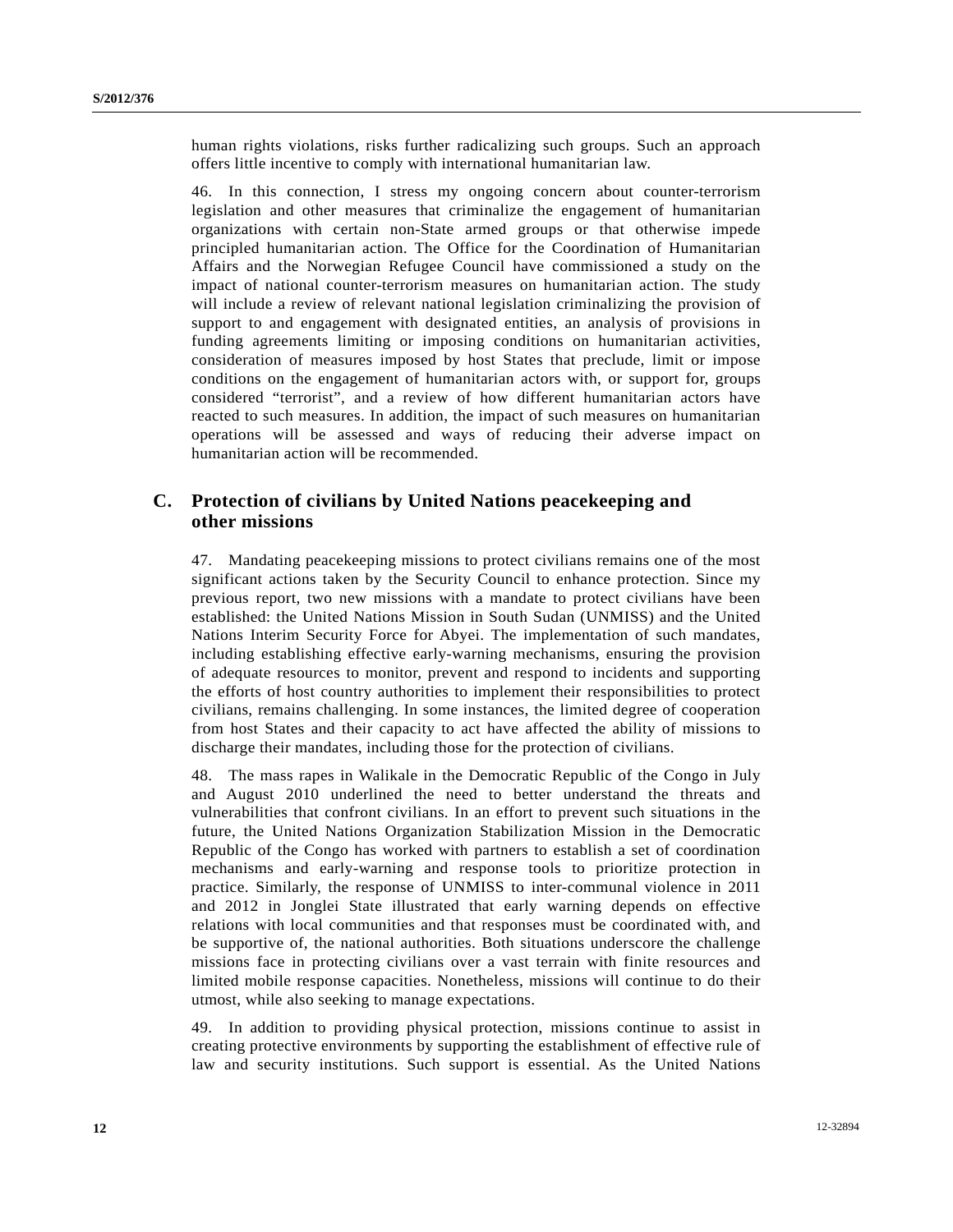Independent Expert on the situation of human rights in Côte d'Ivoire recently concluded, most of the recent violations in the country stemmed largely from the State's failure to prevent them because of the difficulty of reforming the security sector and re-establishing its authority throughout the country. Providing such support can be challenging when elements of the national security forces are implicated in violations. The human rights due diligence policy sets the parameters for United Nations support in such situations.

50. The Department of Peacekeeping Operations and the Department of Field Support are continuing their work to ensure that peacekeepers have the operational support necessary to protect civilians. Following the development in 2010 of the operational concept on the protection of civilians in United Nations peacekeeping operations and the framework for drafting comprehensive protection of civilians strategies, missions in Côte d'Ivoire, the Democratic Republic of the Congo, South Sudan and Darfur are revising their protection strategies. Other relevant missions are assessing the scope for developing such strategies, in consultation with humanitarian actors. To ensure that all mission components are sufficiently prepared to protect civilians, operational guidance for military and police components is being developed. In addition, the Departments of Peacekeeping Operations, Field Support and Political Affairs and the Office of the United Nations High Commissioner for Human Rights (OHCHR) have finalized a policy on the sharing of information among mission components in order to prevent and respond to human rights violations. I look forward to the full implementation of this policy by the entities concerned.

51. The Departments of Peacekeeping Operations and Field Support have developed a protection of civilians resource and capability matrix to assist missions in applying their existing resources and capabilities to the implementation of protection mandates. The matrix helps to highlight capacity and resource gaps and provides a frame of reference for identifying possible protection activities. In addition, training modules on the protection of civilians have been finalized. Such efforts will help to ensure that future peacekeepers are better prepared.

52. United Nations peacekeeping missions are not the only protection actor on the ground. Moreover, they are not always deployed in contexts where civilians face serious risks. United Nations and other humanitarian organizations, including ICRC and various non-governmental organizations, play a long-established and critical role in seeking to enhance the protection of civilians in armed conflict, including in places that do not have a peacekeeping presence.

53. The nature and extent of interaction and coordination between United Nations peacekeeping and political missions and humanitarian actors is varied. There are positive experiences. In the Democratic Republic of the Congo and South Sudan, for example, formalized mechanisms exist for interaction with humanitarian organizations, including in relation to sharing non-confidential information on protection risks and threats affecting the population and collaboration to ensure more informed decisions regarding the prioritization of military activities. In some cases, United Nations peacekeeping missions have supported access for humanitarian actors, for example, by providing security.

54. Effective interaction and coordination with United Nations peacekeeping and political missions have sometimes been hampered by concerns on the part of humanitarian actors about the impact that close association may have on their ability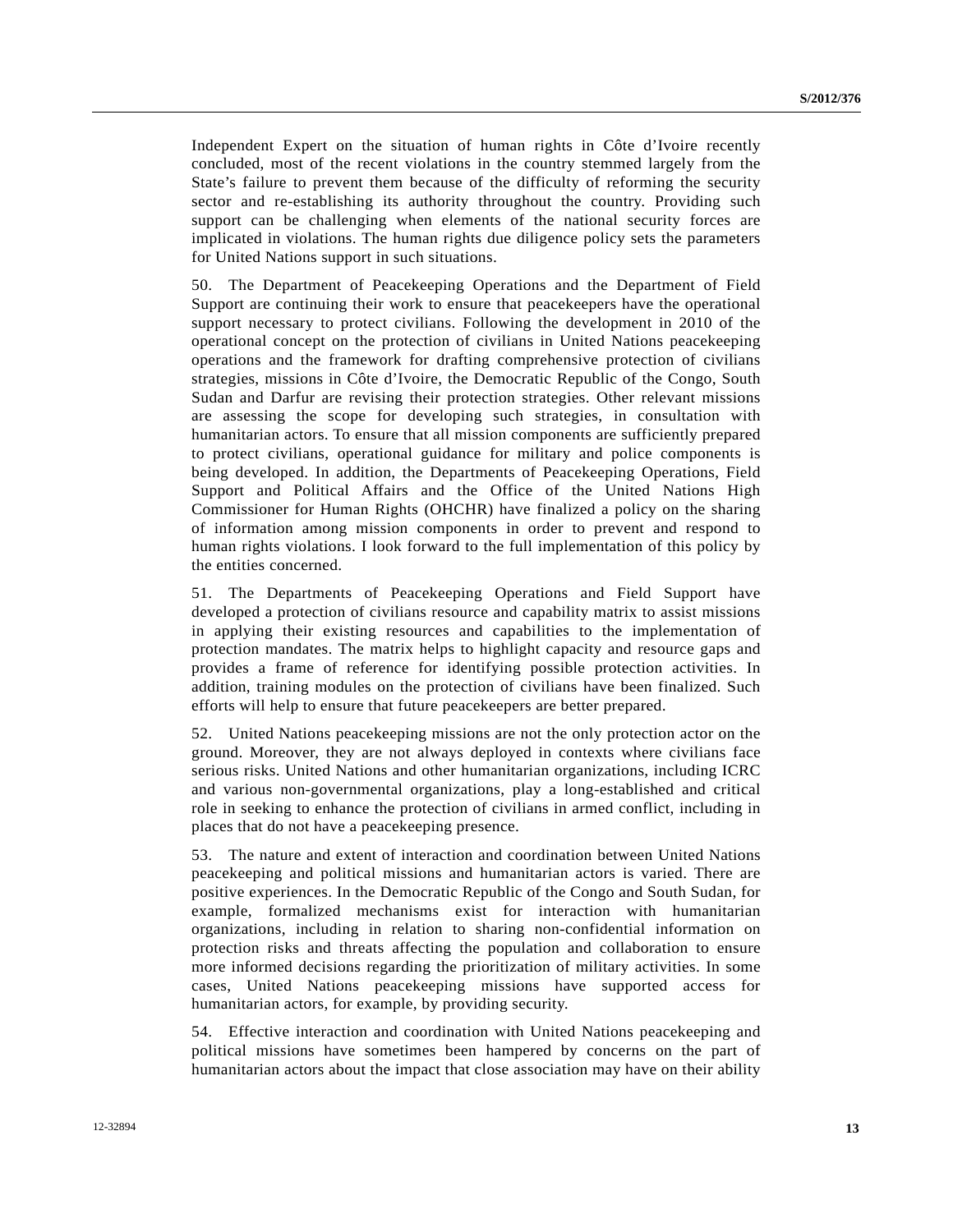<span id="page-13-1"></span>to operate in an independent, neutral and impartial manner and be perceived as doing so. The principal concern for humanitarian actors is that, particularly in conflict situations, their access and security may be undermined if they are perceived by belligerents or segments of the population as being aligned with the political objectives of missions. In Afghanistan some non-governmental organizations have withdrawn from United Nations humanitarian coordination mechanisms, and some have threatened to do so in Somalia, because of concerns that humanitarian actors lack sufficient independence from the Organization's broader political objectives.[1](#page-13-0)1

55. A recent study commissioned by the United Nations Integration Steering Group<sup>[11](#page-13-1)</sup> found that the degree to which such concerns are substantiated in practice is context specific. Such concerns notwithstanding, it should be recognized that peacekeeping missions can provide a degree of physical protection to the civilian population that humanitarian actors cannot. They may also be able to establish the security environment needed to facilitate the provision of humanitarian assistance. In addition, protection-mandated missions and humanitarian organizations may undertake complementary protection activities, such as on child protection. Effective interaction and coordination among the different actors is essential for improving and strengthening their respective — as well as the overall — protection response. To that end, the Office for the Coordination of Humanitarian Affairs is leading a process by which the Global Protection Cluster will develop guidance for field protection clusters to ensure more effective dialogue and interaction with peacekeeping and political missions.

56. Consideration should also be given to the protection of civilians in the context of stabilization approaches adopted by individual Member States and some multilateral organizations. In recent years, stabilization has provided a framework for international interventions in fragile and conflict-affected States, including Afghanistan, Iraq, Libya, South Sudan and the Sudan. Stabilization is generally understood as both a short-term and a long-term strategy that combines multiple areas, including counter-insurgency, counter-terrorism, peacebuilding, development and state-building, with the aim of improving security and stability.[12](#page-13-2) It is essential that military actors involved in implementing stabilization approaches respect and protect civilians in accordance with international humanitarian law and that they respect human rights law. In addition, while the protection of civilians is not always the priority or a key objective of stabilization strategies, such strategies may seek to reduce violence and instability. Dialogue and interaction between humanitarian actors and stabilization missions is important in securing positive protection outcomes, including by promoting the fulfilment of the latter's obligations to respect and protect civilians in their military operations.

<span id="page-13-0"></span><sup>11</sup> V. Metcalfe, A. Giffen and S. Elhawary, "UN integration and humanitarian space: an independent study commissioned by the UN integration steering group" (Overseas Development Institute, December 2011).

<span id="page-13-2"></span><sup>12</sup> See S. Collinson, S. Elhawary and R. Muggah, "States of fragility: stabilisation and its implications for humanitarian action", Humanitarian Policy Group Working Paper (Overseas Development Institute, 2010).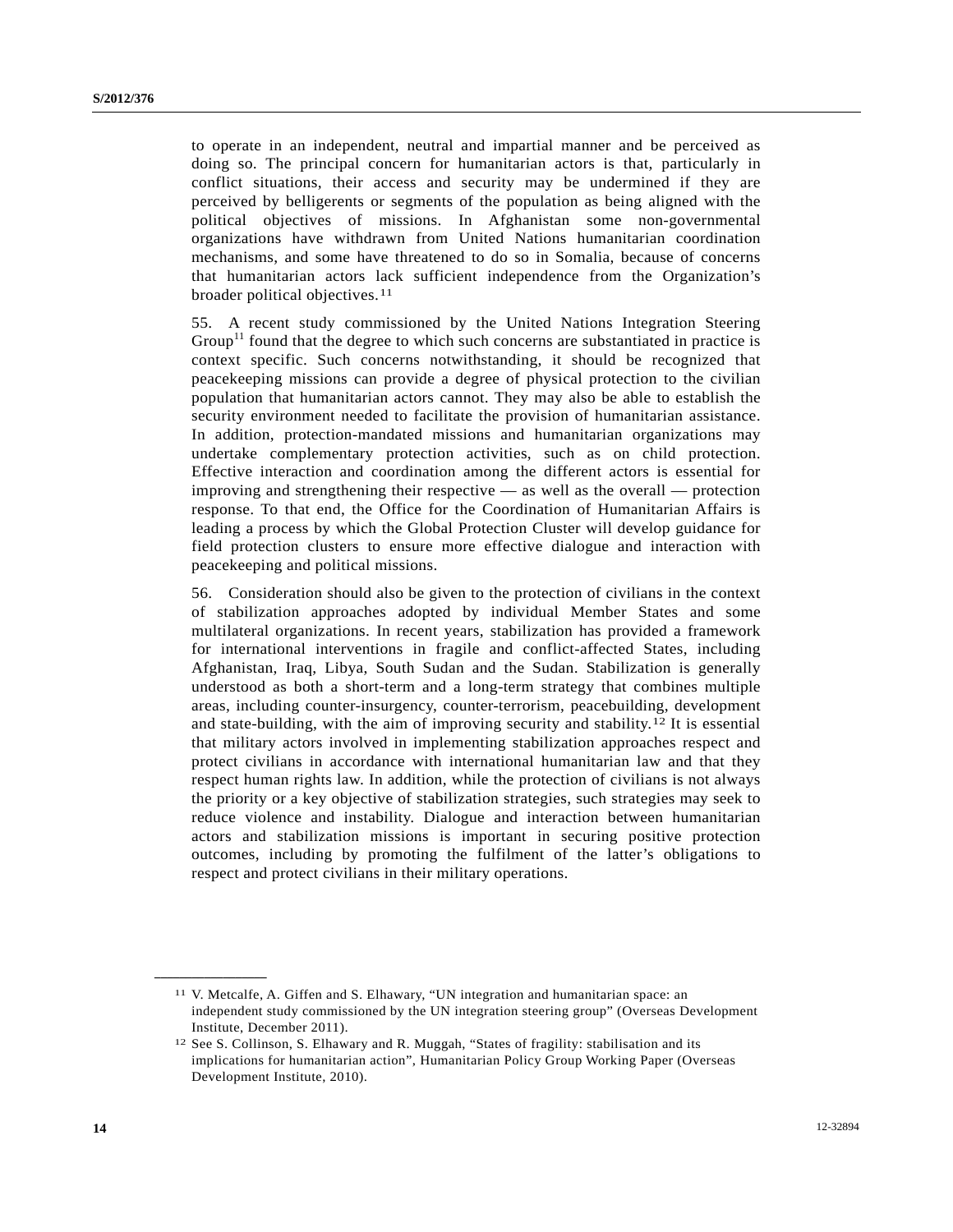### **D. Humanitarian access**

57. Access is a fundamental prerequisite for humanitarian action which is often the only means of survival for millions of vulnerable people caught in conflict. However, as illustrated in the annex to the present report, such access continues to be constrained, deliberately or otherwise, and tens of thousands of people in need of assistance and protection receive neither. The need for the Council's attention to this issue remains.

58. The annex also underlines the complex and varied nature of constraints on access. Understanding those constraints, the actors that can influence them and the options for response requires considerable analysis. It also requires a comprehensive understanding of the options that exist for reaching civilians, particularly during active hostilities.

59. There are various approaches to reaching conflict-affected persons during active hostilities, including the temporary cessation of hostilities, humanitarian pauses, humanitarian corridors, de-confliction arrangements and days of tranquillity. Those terms are sometimes used interchangeably, and yet they have specific meanings. It is essential to choose the approach that is best suited to the particular circumstances.

60. A temporary cessation of hostilities is a suspension of fighting agreed upon by all relevant parties for a specific period. It may be undertaken for various reasons, including for humanitarian purposes. In such cases, the agreement identifies the geographic area of operations and the period during which specific humanitarian activities will be carried out. A humanitarian pause is a temporary cessation of hostilities for exclusively humanitarian purposes. It requires the agreement of all relevant parties and is usually for a defined period of time and a specific geographic area in which the humanitarian activities are to be implemented.

61. Humanitarian corridors refer to specific routes and logistical methods agreed upon by all relevant parties to allow the safe passage of humanitarian goods and/or people from one point to another in an area of active fighting. Prerequisites for the establishment and operation of a humanitarian corridor include acceptance and consent by all relevant parties for impartial relief actions to be carried out, agreement by all relevant parties to respect the conditions of the corridor, clear instructions within the chain of command of each party regarding the conditions of the corridor (such as purpose, route or specified time frame for its use) and arrangements to facilitate the passage of humanitarian personnel and supplies. The "corridor" is typically a geographic route, often with a specified time frame. Humanitarian corridors have frequently proved difficult to maintain. During active fighting, in which territory may change hands or the location of conflict may shift, humanitarian corridors should be viewed as dynamic mechanisms that must be renegotiated as needed.

62. De-confliction arrangements involve the exchange of information between humanitarian actors and parties to conflict to coordinate the time and location of relief activities so as to ensure that military operations do not jeopardize the lives of humanitarian personnel, impede the passage of relief supplies or the implementation of humanitarian activities or endanger beneficiaries. Finally, days of tranquillity enable access to health-care services during conflict, for example to participate in national immunization campaigns or other exclusively humanitarian activities. Days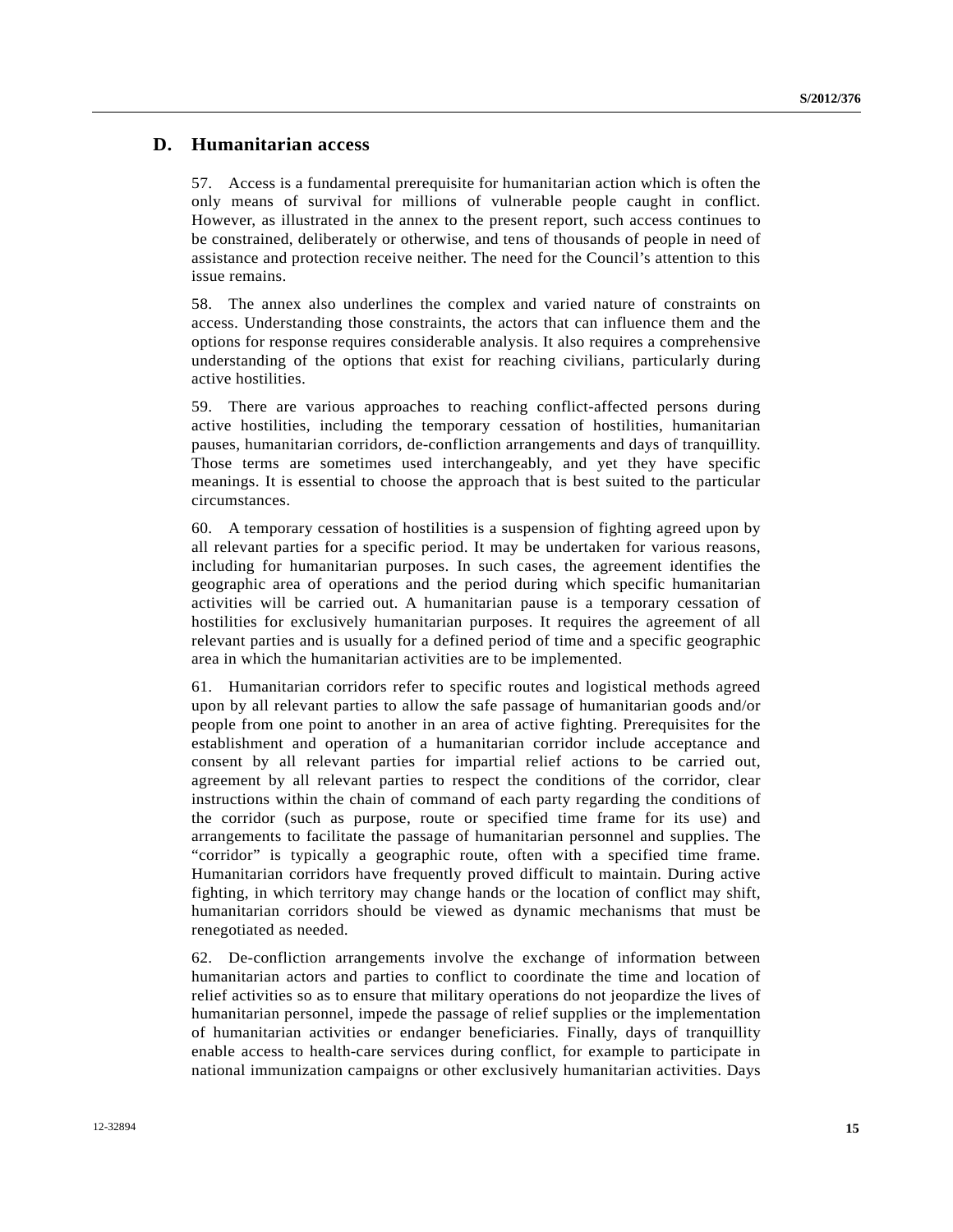of tranquillity require the agreement of all relevant parties to grant access to and not interfere with the work of medical and related personnel on the designated days.

63. The different approaches cannot be imposed, militarily or otherwise, on parties to conflict. They depend on the consent of all relevant parties if they are to be relied upon to serve as safe, effective and sustainable means of gaining access to those in need.

## **E. Accountability**

64. Fundamental to strengthening compliance is the need to bolster accountability for violations of international humanitarian and human rights law, for both parties to conflict and individual perpetrators. My previous report focused on international commissions of inquiry and fact-finding missions, which have been increasingly used to respond to such violations. International commissions of inquiry and factfinding missions have proved useful in encouraging national authorities to take actions necessary to cease violations and provide accountability, as well as in recommending remedies for victims, including reparations and institutional reform. Their findings have laid the groundwork for prosecutions, including by providing input for Security Council decisions to refer situations to the International Criminal Court and helping to inform the Court's investigations.

65. In the past 18 months, the Human Rights Council has established commissions of inquiry in relation to Côte d'Ivoire, Libya and the Syrian Arab Republic, all of which have found that serious violations of international law had occurred, requiring independent and impartial investigations with a view to bringing the perpetrators to justice. Their respective recommendations warrant careful consideration and followup by Member States and the Security Council. I welcome the decision, in March 2012, of the Human Rights Council in its resolution 19/22 to extend the mandate of the Commission of Inquiry on the Syrian Arab Republic and urge the Syrian authorities to facilitate its work by allowing access to the country. I also welcome the decision of the Council, in its decision 19/2, to call upon Sri Lanka to implement the constructive recommendations contained in the report of the Lessons Learnt and Reconciliation Commission and to take all additional steps necessary to fulfil its relevant legal obligations and commitment to initiate credible and independent actions to ensure justice, equity, accountability and reconciliation for all Sri Lankans. I encourage Sri Lanka to cooperate with OHCHR and the Human Rights Council's special procedures in this regard.

66. In my previous report, I requested Secretariat departments directly involved in launching and supporting inquiries to undertake a review of United Nations experience in international commission of inquiry and fact-finding mission processes. In early 2012, OHCHR convened a meeting of experts from OHCHR, the Department of Political Affairs, the Office of Legal Affairs and the Executive Office of the Secretary-General to exchange experiences on such issues as the mandates and terms of reference of international commissions of inquiry and fact-finding missions, the functioning of secretariats, cooperation with Member States and United Nations agencies, the conduct of investigations, reporting and follow-up to recommendations. Further steps were identified to increase the effectiveness of the United Nations in creating and supporting those mandates, including the sharing of practical tools developed by OHCHR to assist with investigations.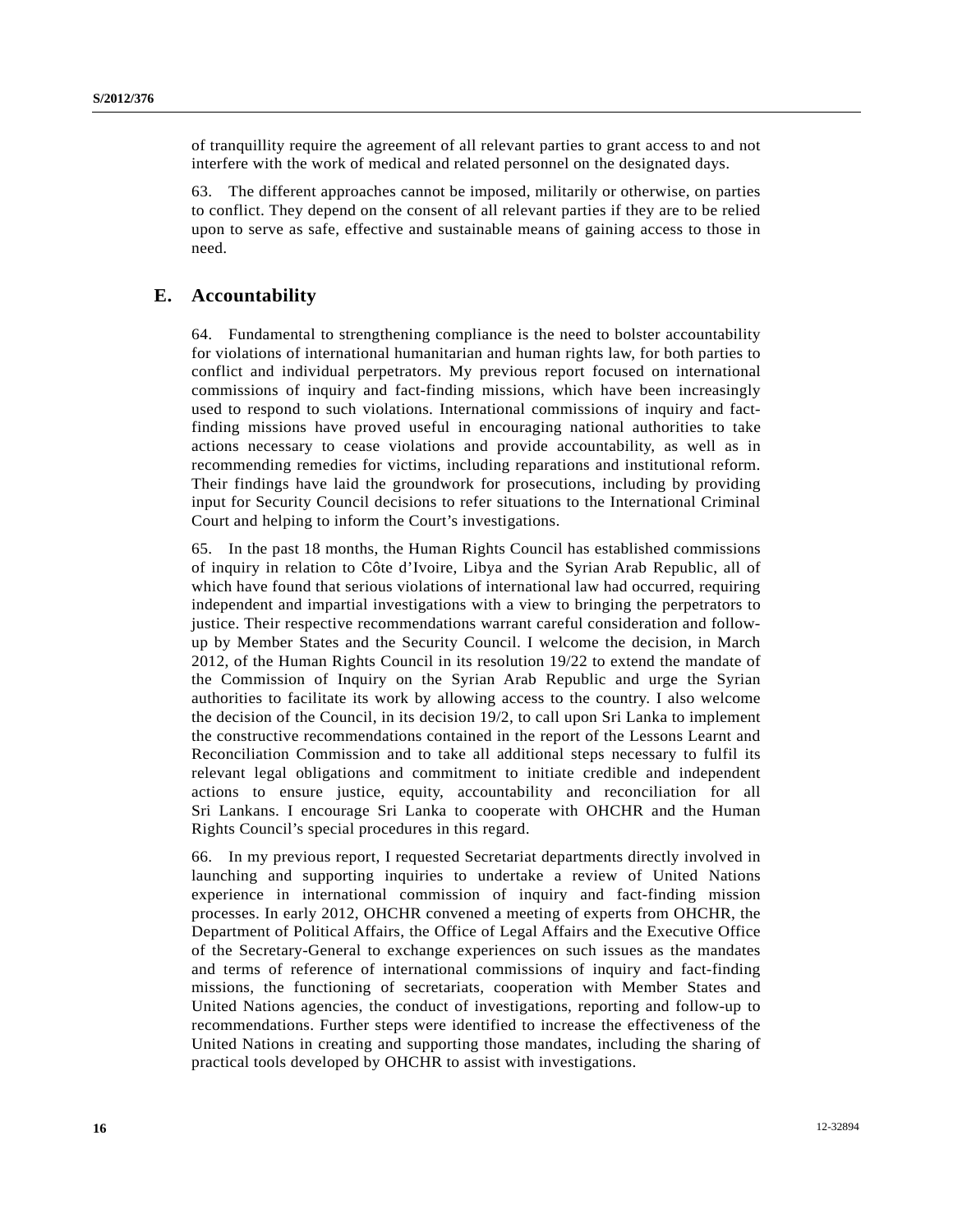67. In November 2011, the Permanent Mission of Portugal and the Office for the Coordination of Humanitarian Affairs convened a workshop on the Security Council's role in enhancing accountability. The workshop brought together representatives of Member States, the United Nations, civil society and academia and was structured around three key aspects of accountability: individual criminal responsibility, fact-finding mechanisms and reparations.

68. With regard to individual criminal responsibility, it was recommended that a checklist be prepared to guide the Council's engagement with the International Criminal Court when it considers the possibility of referrals. The checklist could include reflections on when a situation warrants referral to the Court; funding arrangements for the situations referred; exemptions in the referrals; and the Council's role in promoting Member State cooperation with the Court. With regard to the latter, it was recommended that the Council remain engaged with those situations it refers and promote the cooperation of relevant parties with the Court. It was further recommended that the Council find ways of encouraging and possibly assisting States to do more at the national level. The possible role of peacekeeping and political missions in supporting national authorities in this field should also be considered.

69. The workshop noted the need for greater consistency in the establishment and mandates of international commissions of inquiry and fact-finding missions. When commissions are established, consideration should be given to such issues as the need for clarity, ensuring that the time frame for investigations and reporting is commensurate with the complexity of the situation, the need for members of the body to have wide-ranging expertise, including in the legal, military and forensic fields, the need for adequate funding, access and the cooperation of the relevant authorities, and the need to ensure the protection of witnesses and victims. It was recommended that international commissions of inquiry and fact-finding missions be established early in a crisis to contribute to preventing further violations and that steps be taken to ensure complementarity with other national and international judicial or investigative processes. Reference was also made to the need for more consistent follow-up, including on the part of the Council, to the recommendations of those commissions and fact-finding missions in order to ensure their effectiveness and credibility and to meet the expectations of victims. The Council should be systematically apprised of the activities and reports of non-Councilmandated international commissions of inquiry and fact-finding missions that investigate situations on its agenda. The Council should, moreover, request and promote the cooperation of States and other actors with their investigations and in the implementation of their recommendations.

70. With regard to reparations, the workshop recommended that best practices and expertise in this area be collected and exchanged. Participants noted that this aspect of accountability was frequently overlooked and that reparations tended to be seen in terms of financial compensation. Other possible forms of reparations, including restitution and rehabilitation, should, however, be considered. Similarly, it is important to look beyond individual victims and also consider affected communities as recipients of reparations. In addition, consideration should be given to the potential role of the Council in authorizing the use of assets frozen under sanctions regimes for reparations payments and for supporting national reparations programmes.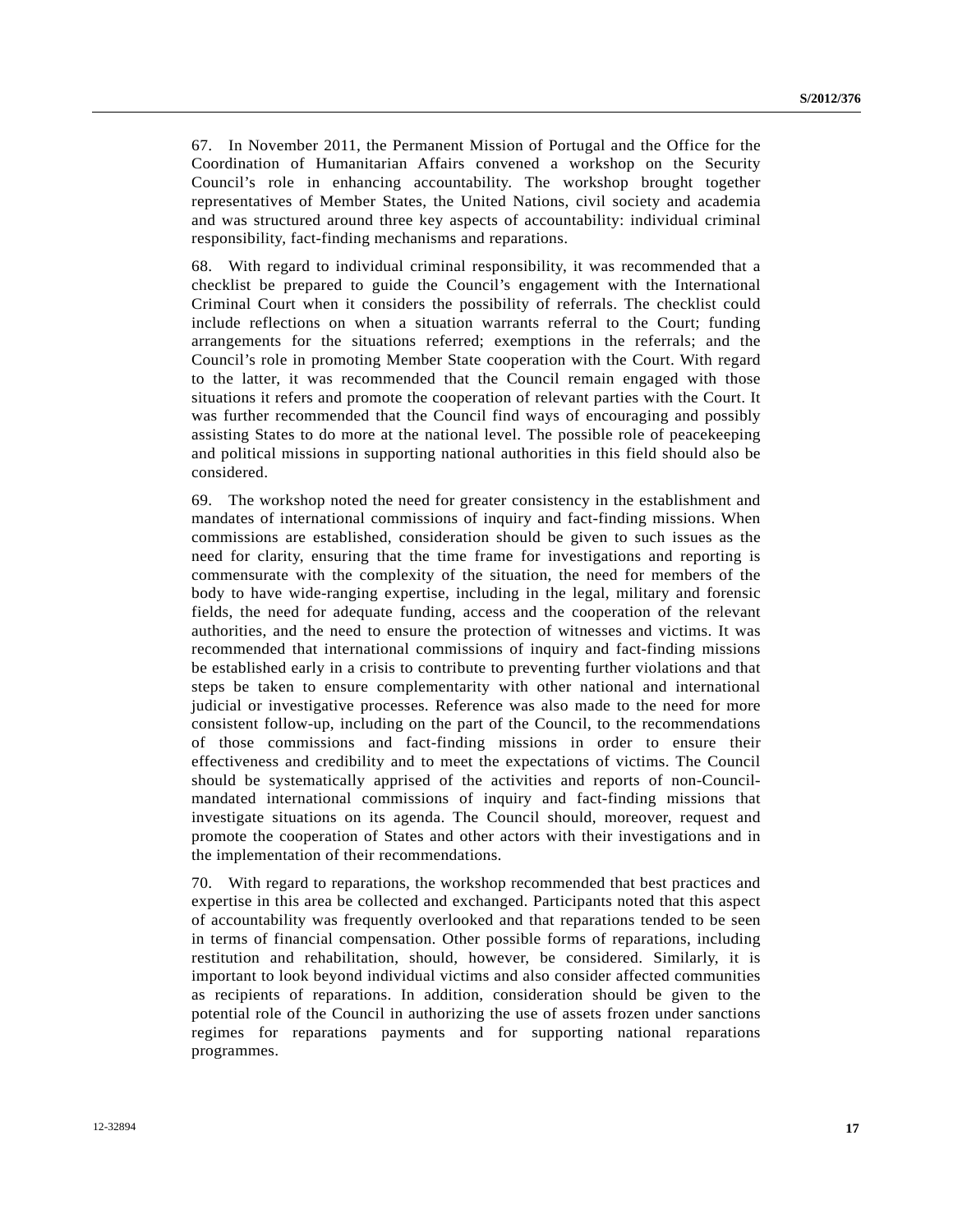# **IV. Conclusions and recommendations**

71. The solution to many of the problems we see in contemporary conflicts is relatively straightforward: greater compliance by parties to conflict with the letter and spirit of international humanitarian law and human rights law. This would spare civilians from the injurious and deadly effects of hostilities, prevent their displacement and significantly reduce their exposure to violations, degradation and dependency.

72. Ensuring the necessary degree of compliance and thereby strengthening the protection of civilians is essentially a matter of political will: the will to conduct hostilities within the parameters of international law, to refrain from using explosive weapons in populated areas, to allow engagement with non-State armed groups and open access to those in need of assistance and to enforce discipline and hold accountable those who perpetrate violations. It also implies the will, on the part of the Council, to consistently use the tools at its disposal and to proactively consider new approaches to prevent and respond to violations of international humanitarian and human rights law.

73. With these considerations in mind, and on the basis of the present report, including the annex, I propose the following recommendations, which should be read in conjunction with those contained in my 2009 and 2010 reports, which remain relevant.

#### **Enhancing compliance with international law**

74. While all violations are of concern, in the present report attention is focused on attacks against and interference with health-care facilities and providers and the need to prevent displacement. The Security Council could be more proactive on both issues. I urge the Council:

 (a) To call for the systematic collection of information on attacks against or other forms of interference with health-care facilities, transport and providers and people seeking medical treatment;

 (b) To systematically condemn and call for the immediate cessation of attacks against or other forms of interference with health-care facilities, transport and providers and people seeking medical treatment, as well as acts of displacement, in violation of international law;

 (c) To systematically call for strict compliance by parties to conflict with applicable international law, including the prohibition against deportation, forcible transfer or displacement of the civilian population, in whole or in part, unless the security of the civilians concerned or imperative military reasons so demand;

 (d) To apply targeted measures against the leadership of parties that perpetrate attacks against or otherwise interfere with health-care facilities, transport and providers or displace civilians in violation of international law;

 (e) To request the establishment of commissions of inquiry in situations involving the large-scale displacement of civilians in violation of international law and/or to refer such situations to the International Criminal Court.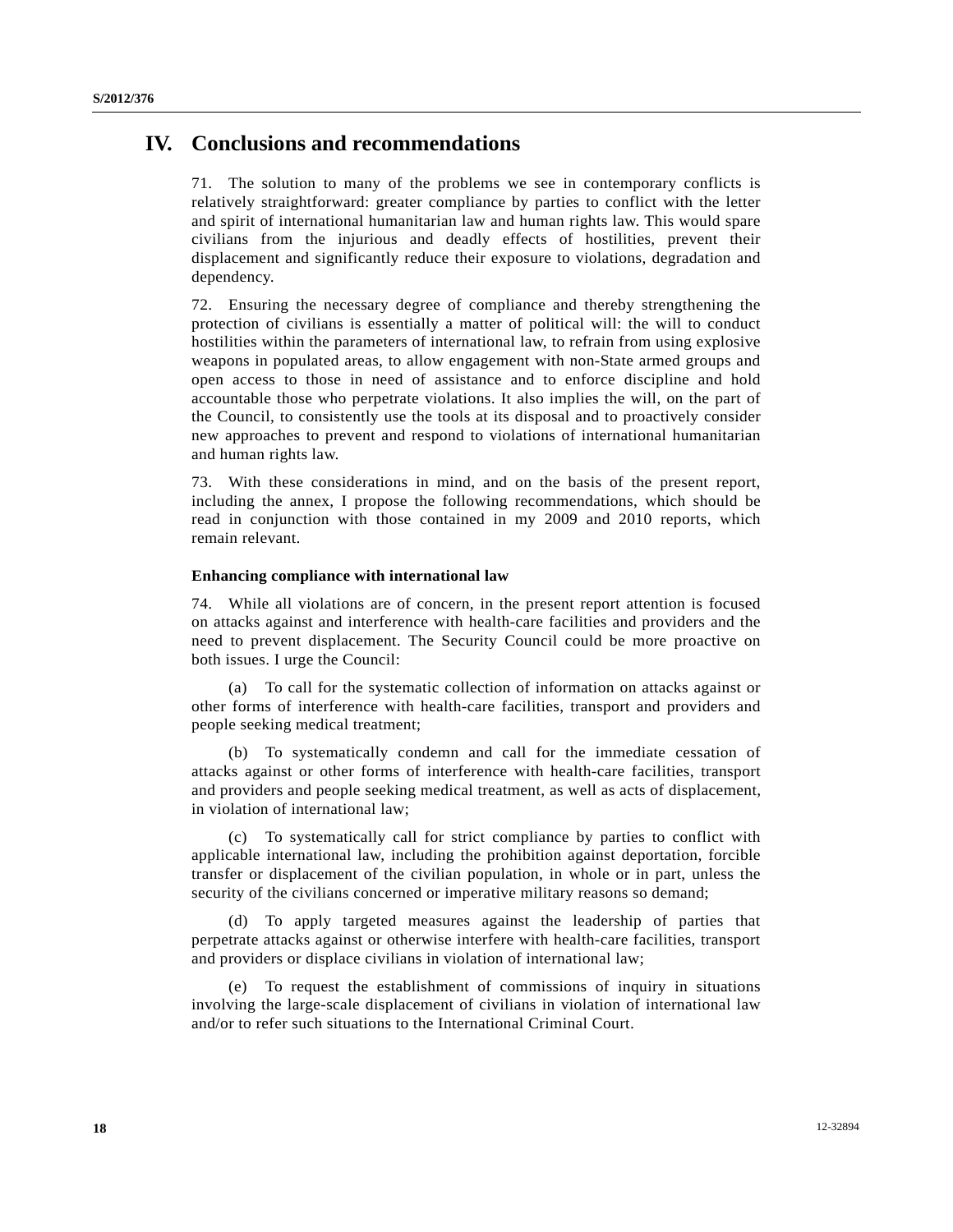75. While the use of certain explosive weapons in populated areas may, in some circumstances, fall within the confines of the law, the humanitarian impact, both short- and long-term, can be disastrous for civilians. I therefore urge:

 (a) Parties to conflict to refrain from using explosive weapons with a widearea impact in densely populated areas;

 (b) The Security Council, whenever relevant, to call upon parties to conflict to refrain from using such weapons in densely populated areas;

 (c) Member States, United Nations actors and international and non-governmental organizations to intensify their consideration of this issue, including through more focused discussion and by undertaking or supporting the further collection and analysis of data;

 (d) Member States to cooperate with all relevant stakeholders in collecting and making available to the United Nations and other relevant actors information on harm to civilians from the use of explosive weapons and in issuing policy statements outlining the conditions under which certain explosive weapons may and may not be used in populated areas.

#### **Enhancing compliance by non-State armed groups**

76. I urge all Member States to refrain from adopting national legislation, policies or other measures that have the effect of inhibiting humanitarian actors in their efforts to engage non-State armed groups for humanitarian purposes, including to undertake activities aimed at promoting respect for international humanitarian law.

#### **Protection of civilians by United Nations peacekeeping and other missions**

77. Protecting civilians from the threat of physical violence is a joint endeavour involving the host State and the peacekeeping mission deployed to support it. I therefore urge host States to work more proactively with peacekeeping missions to protect civilians.

78. In addition, I urge:

 (a) Member States that contribute military and police personnel to protectionmandated missions to utilize the Department of Peacekeeping Operations/Department of Field Support protection of civilians training modules prior to deployment;

 (b) Member States to provide adequate resources to peacekeeping missions, especially air-mobility assets and early warning capabilities, in order to support more effective rapid reaction in support of the protection of civilians.

#### **Humanitarian access**

79. In seeking to respond to constraints on access, particularly in situations of active fighting, Member States are encouraged to consult closely with humanitarian actors in order to better understand the nature of the constraints and the possible options for facilitating humanitarian access in a safe and sustainable manner.

80. In addition, on the basis of the annex to the present report, I urge: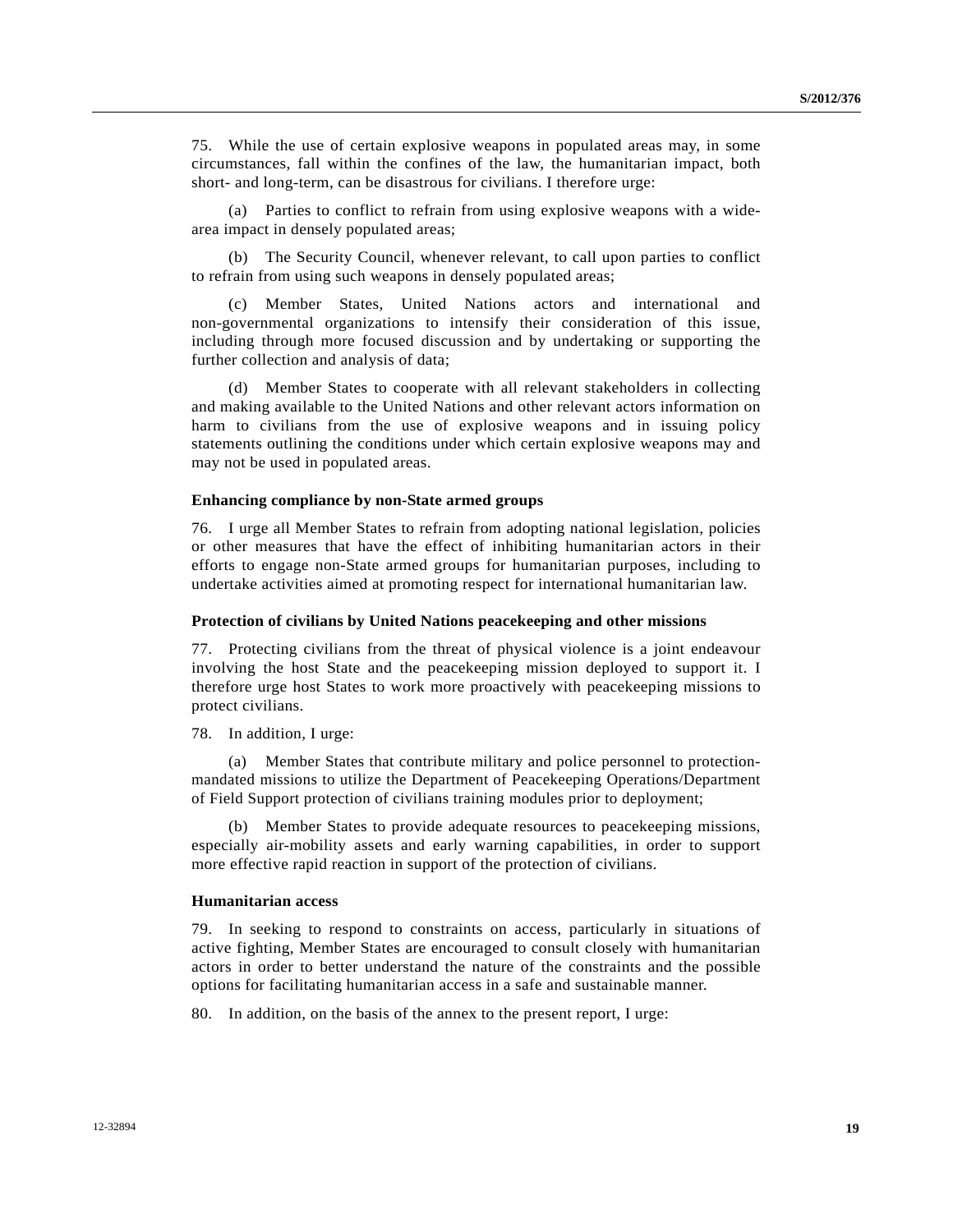(a) Member States to ensure the timely issuance of visas for international humanitarian personnel and simplified, expedited systems for exempting humanitarian goods and workers from fees, duties and taxes;

 (b) Parties to conflict not to impede humanitarian activities through physical obstacles such as checkpoints or by withholding and delaying travel permits, project authorizations and official registration papers;

 (c) Member States to recognize the fundamental importance of humanitarian negotiations to obtain access to vulnerable people and to refrain from impeding or preventing such negotiations;

 (d) Parties to conflict to ensure that humanitarian activities are free from political or military interference and that they can be carried out in full compliance with the principles of humanity, neutrality, impartiality and independence;

 (e) Member States to consistently condemn attacks against humanitarian workers and ensure accountability for such attacks, including by encouraging, instigating and supporting investigations and prosecutions at the national level.

#### **Accountability**

81. I urge the Security Council to find ways of encouraging and possibly assisting States to ensure accountability for violations of international humanitarian and human rights law at the national level.

82. Where national authorities fail to take the steps necessary to ensure accountability, I urge the Security Council to play a more proactive role in ensuring an appropriate international response. This may include requesting or mandating the establishment of international commissions of inquiry and fact-finding missions, supporting their operation, making greater use of the information resulting from their work and supporting the implementation of their recommendations, including through follow-up action such as the establishment of reparation regimes and referral to the International Criminal Court.

83. In this connection, I encourage the Council to consider the recommendations emerging from the November 2011 workshop on accountability, convened by the Permanent Mission of Portugal and the Office for the Coordination of Humanitarian Affairs, and to begin a dialogue aimed at strengthening the Council's role in enhancing accountability, at both the national and international levels.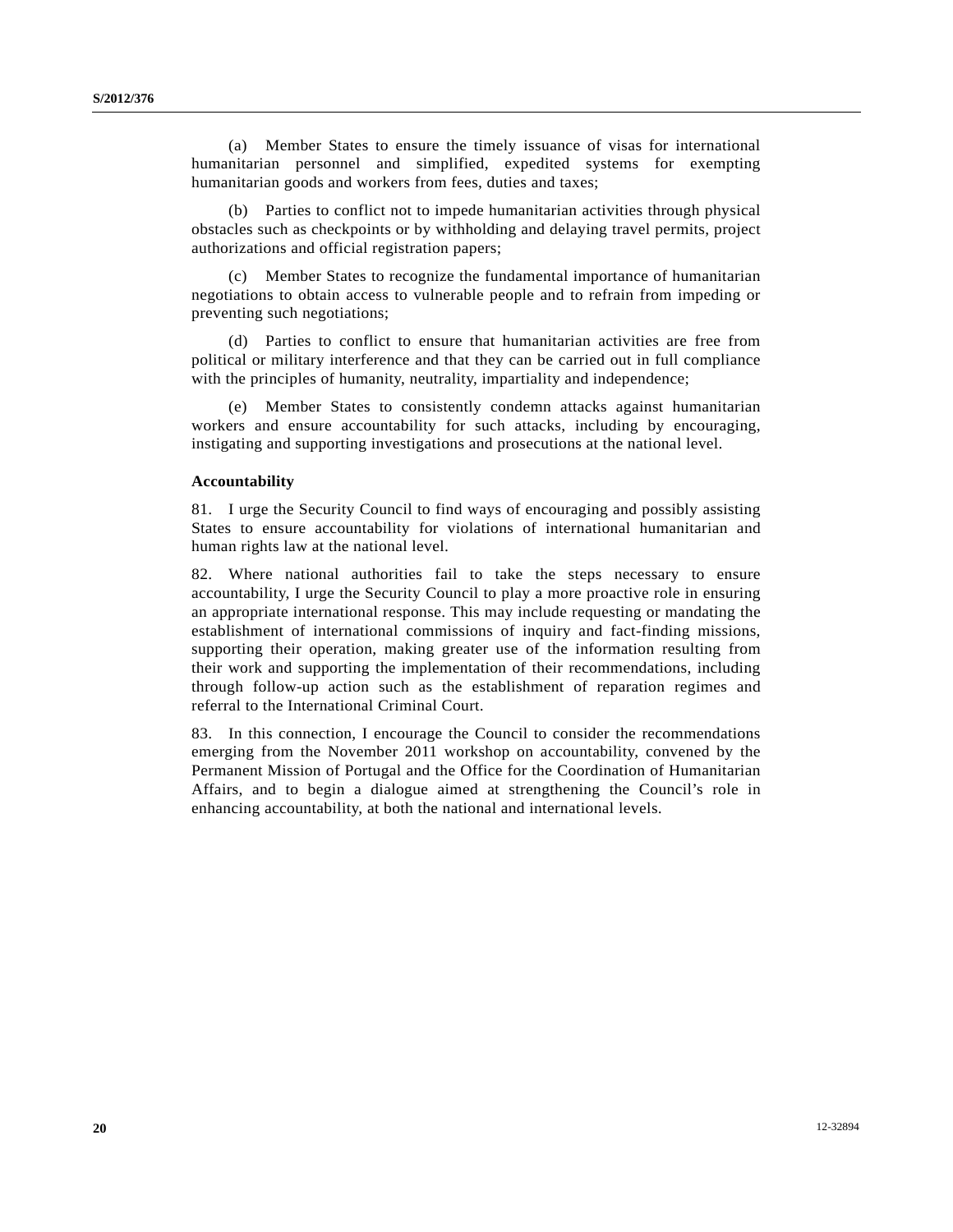# **Annex**

## **Constraints on humanitarian access**

1. In the past 18 months, constraints on access have continued to undermine the ability of humanitarian actors to reach people in need of assistance in a safe and timely manner and, conversely, the ability of people in need to reach essential services and assistance. Access constraints are broad and varied in nature, and, while all such constraints have a significant impact on civilians, not all are deliberate and not all constitute violations of international law.

2. Significant progress has been made in our ability to analyse access constraints, especially through the use of the access monitoring and reporting framework of the Office for the Coordination of Humanitarian Affairs. The framework has improved our understanding of the nature of constraints and supported the development of concrete strategies for responding to them. It has also shown that the constraints that are most common and that have the most severe consequences for affected people are: (i) restrictions on the movement of humanitarian workers or goods; (ii) active hostilities; (iii) interference in humanitarian activities; and (iv) violence against humanitarian workers.

### **Restrictions on movement**

3. The timely deployment of humanitarian workers, relief goods and equipment from the outset and for the duration of an emergency is crucial for an effective humanitarian response. While States are entitled to demand visas and impose restrictions on the entry and movement of relief personnel, goods and equipment, ways must be found to mitigate the impact of such measures on timely and effective humanitarian action. Restrictions continue to be placed on the movement of humanitarian personnel and goods, both into and within conflict-affected States. In the Democratic Republic of the Congo, Myanmar, Pakistan, the Sudan and the Syrian Arab Republic, humanitarian activities are significantly hampered by the denial of visas or delays in their issuance to international experts.

4. Physical and bureaucratic obstacles to movement within States also restrict humanitarian access and the delivery of assistance. For example, in the past 18 months, in the West Bank of the occupied Palestinian territories, humanitarian workers experienced delays amounting to some 2,272 work-hours at more than 550 checkpoints erected by the Israeli authorities. Humanitarian access to areas isolated in the West Bank by the Israeli barrier, including East Jerusalem, also remains restricted because of the Israeli permit coordination regime. In 2011, hundreds of checkpoints controlled by various armed groups significantly hindered the movement of humanitarian workers in and around the capital of Yemen, Sana'a. While most were removed at the end of the year, some remain in place and continue to hamper the movement of humanitarian workers and goods.

5. Bureaucratic constraints such as registration and approval procedures for humanitarian organizations or projects and travel permit regimes are delaying, or in some cases preventing, assistance from reaching affected people. In the Sudan, for example, the Government refused to issue travel permits to international staff of the United Nations and non-governmental organizations to coordinate humanitarian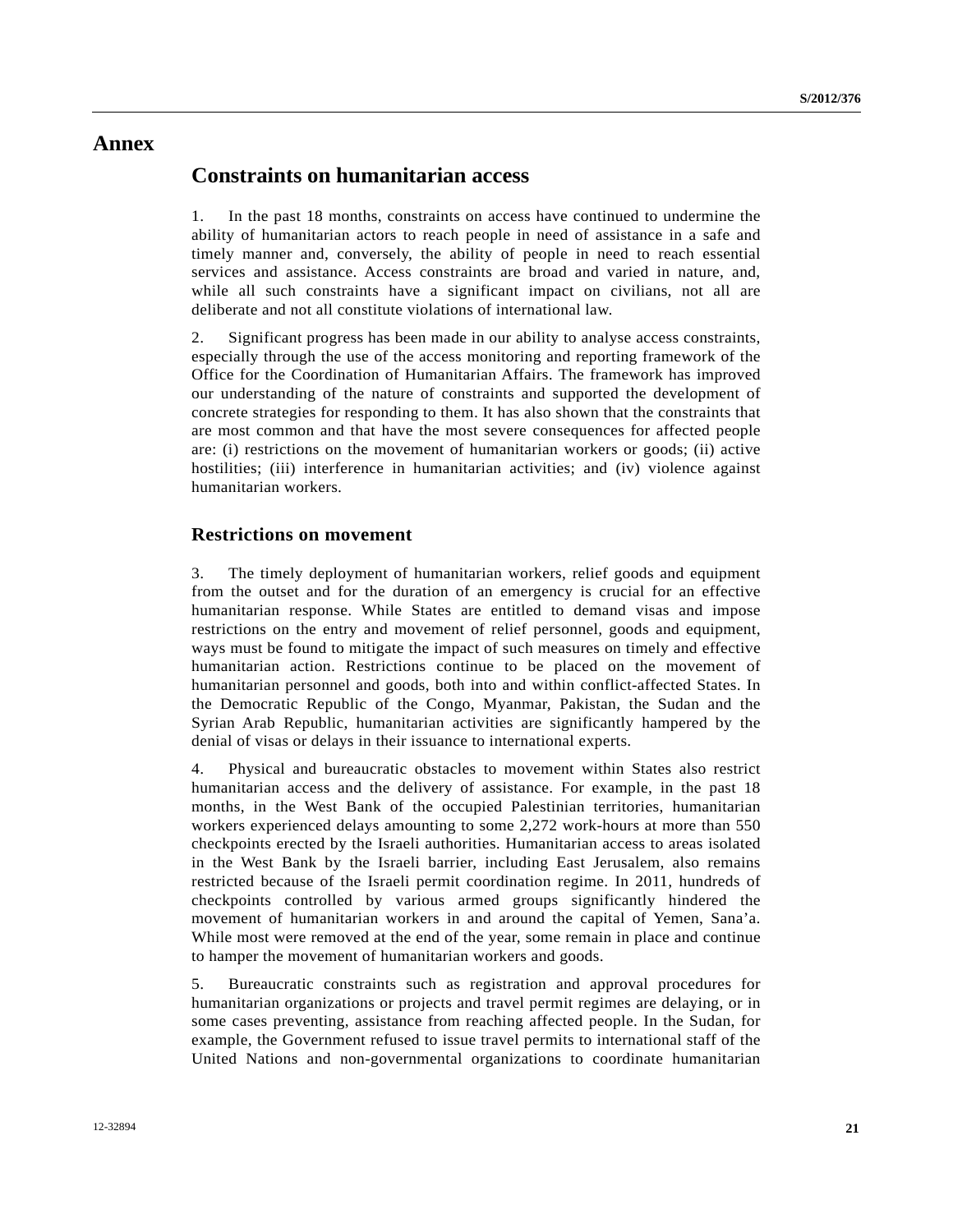activities in South Kordofan and Blue Nile States for the first seven months of the humanitarian crisis, which began in mid-2011. A handful of international staff were granted permission to return to state capitals in February 2012, but international humanitarian workers have been unable to travel beyond them to any affected areas. While some national humanitarian workers have been able to cooperate with authorities to provide assistance in Government-held areas, all requests for travel to areas under the control of non-State armed groups have been refused. As a result, some 500,000 conflict-affected people in those two states have received limited or no humanitarian assistance. Meanwhile, a proposal by the African Union, the League of Arab States and United Nations to facilitate the delivery of humanitarian assistance remains under negotiation.

6. In Darfur, state authorities cancelled dozens of humanitarian missions in the past 18 months, particularly to areas under the control of armed groups such as Jebel Marra. In Central and Northern Darfur States, the intermittent cancellation of the United Nations Humanitarian Air Service by the authorities and a lack of clarity about procedures for controlling the movement of fuel have limited travel by humanitarian personnel to deep field locations. A ban by local authorities in Southern Darfur on movements beyond a 15-km radius around Nyala has significantly restricted the provision of humanitarian services and assistance to camps for internally displaced persons in the area.

7. While there is an urgent need for States to streamline and simplify registration and approval procedures for humanitarian actors and their projects, there are some positive examples of effective cooperation. For example, in Khyber Pakhtunkhwa and the Federally Administered Tribal Areas of Pakistan, humanitarian actors have worked with the authorities to establish an online tracking system for new project registrations, called "no-objection certificates". This increases transparency and helps to identify bottlenecks in administrative processes. While there are still delays in launching projects in certain areas, I welcome this joint initiative to facilitate the implementation of humanitarian activities. I also welcome the fact that in Sri Lanka, security clearances are no longer required for movement by humanitarian actors in the Northern Province.

8. In several cases, affected people have been unable to access humanitarian assistance because of restrictions on their movement. In Colombia, conflict-affected communities in remote rural areas have intermittently lacked access to essential food items, health care, education and other basic services, sometimes for periods of several weeks, owing to roadblocks, active hostilities, incursions by armed groups and the laying of mines by such groups. In East Jerusalem, access to basic services especially hospitals — by most Palestinians continues to require special entry permits that can be used at only 4 of the 16 checkpoints along the barrier. The old city of Hebron remains segregated from the rest of the city by 122 closure obstacles, while the movement of Palestinians by car, and in some cases on foot, remains prohibited along certain streets, severely undermining the access of thousands of Palestinians to basic services.

### **Active hostilities**

9. Obtaining humanitarian access during active hostilities can be extremely challenging. In Afghanistan, the Central African Republic, Colombia, the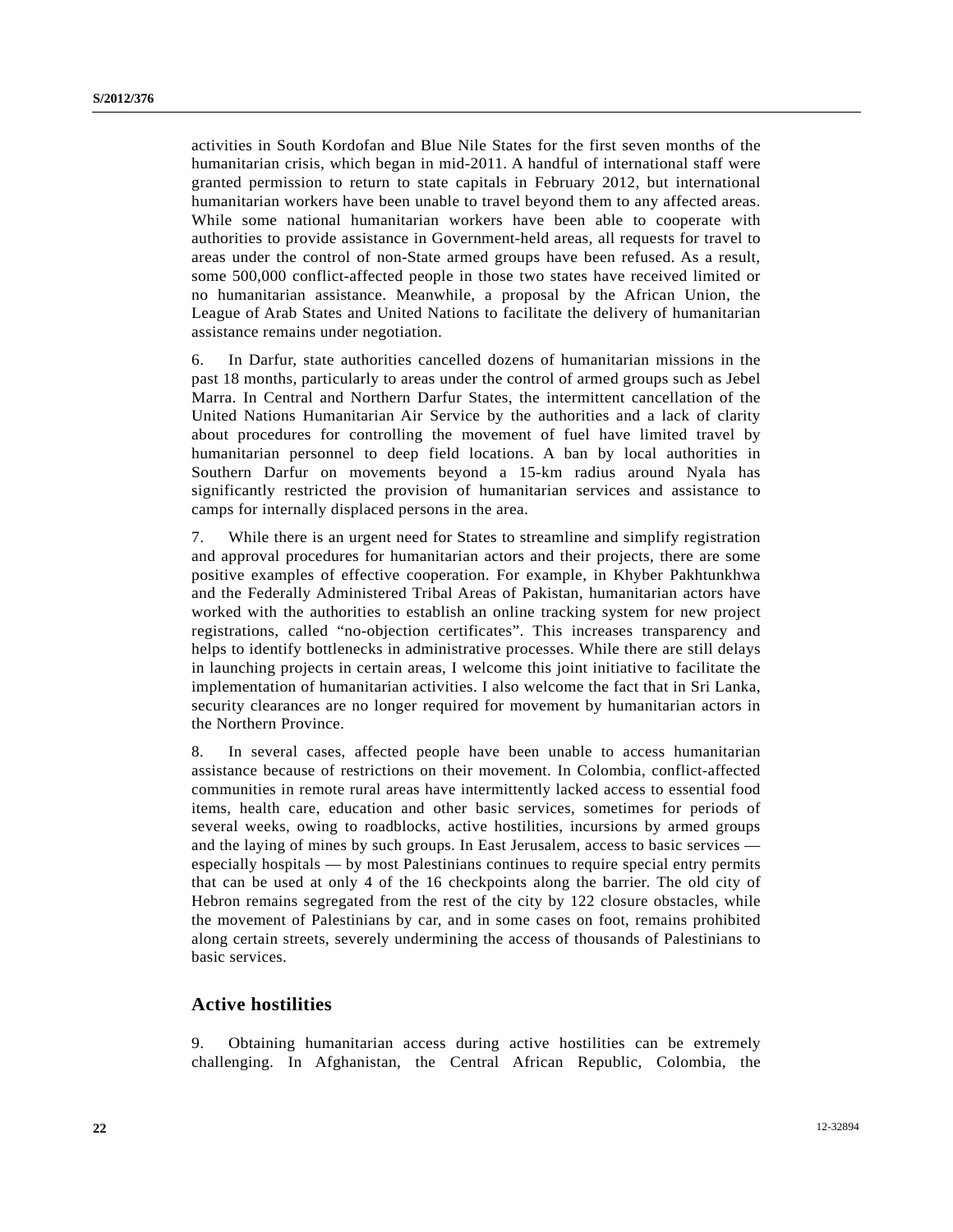Democratic Republic of the Congo, Pakistan, Somalia, South Sudan, the Sudan, the Syrian Arab Republic and Yemen, several million conflict-affected people do not receive assistance in areas where ongoing fighting prevents sustained humanitarian activity.

10. In the absence of agreed mechanisms with the parties to conflict for the delivery of assistance, it is almost impossible for humanitarian activities to be carried out in the midst of hostilities. It is therefore incumbent on humanitarian actors to establish and maintain dialogue with all relevant parties, to explain and build acceptance of their humanitarian purpose and to negotiate acceptable terms for implementing their activities. In the Central African Republic, the Office for the Coordination of Humanitarian Affairs led negotiations that reopened humanitarian access to Bria in Haute-Kotto, which was at the centre of fighting between armed groups. In Bamingui Bangoran in the north of the country, negotiations led to an agreement by armed groups to respect humanitarian activities and prevent criminal acts. In the occupied Palestinian territories, a dedicated access coordination unit has carried out negotiations with all parties on behalf of the humanitarian country team with a view to resolving specific access problems.

11. In the Darfur region of the Sudan, negotiations with the authorities facilitated three humanitarian missions to western Jebel Marra in 2011. Following an outbreak of renewed fighting in April 2012, however, the authorities in Central and Western Darfur States have restricted access to all areas controlled by armed groups and prevented humanitarian actors from responding to new displacements in Rokoro. In the Syrian Arab Republic, humanitarian actors are discussing with the Government a scale-up of their activities following a needs assessment mission in April 2012.

12. In the past year, the humanitarian country team, with the support of the Office for the Coordination of Humanitarian Affairs, successfully negotiated access to more than 160,000 people in need of assistance in areas under the control of non-State armed groups in Yemen. This involved establishing contact and building trust between those groups and humanitarian actors through a series of meetings and workshops to introduce humanitarian principles and reach agreement on a joint inter-agency response plan. Since December 2011, regular coordination meetings have been used to resolve access constraints and problems encountered in the implementation of the plan.

13. Given the importance of those negotiations with all relevant parties, I remain extremely concerned that in some countries, for example, Colombia and Pakistan, some humanitarian organizations are forbidden to engage with armed groups for humanitarian purposes.

### **Interference in the implementation of humanitarian activities**

14. Humanitarian activities continue to suffer from interference by State and non-State actors pursuing a non-humanitarian agenda that results in the disruption of humanitarian projects and the diversion of assistance.

15. For example, in the Democratic Republic of the Congo, Somalia and South Sudan, attempts by both local authorities and non-State groups to extort funds or appropriate assets from humanitarian actors have resulted in routine harassment, leading in some cases to the closure of offices of humanitarian organizations or the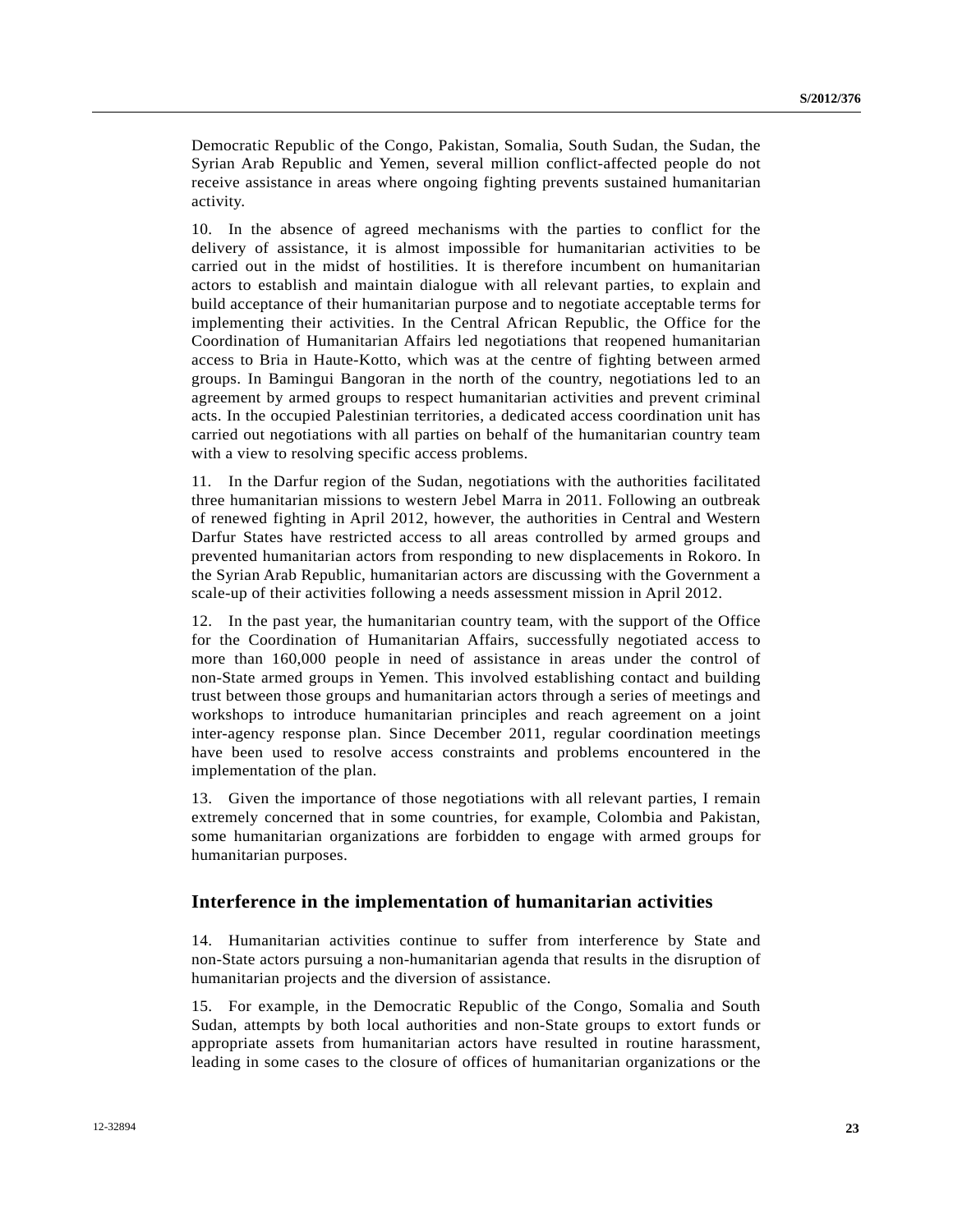detention of staff. Demands for payment can involve tens of thousands of dollars per agency and are often made outside of official channels. When such fees were not paid or local authorities and humanitarian actors disagreed about operational requirements, humanitarian projects have been shut down by the authorities. In the past 18 months, Al-Shabaab in Somalia expelled more than 16 humanitarian organizations from areas under its control.

### **Violence against humanitarian workers**

16. Violence against humanitarian workers remains a major constraint on humanitarian access. While the overall level of violence experienced by humanitarian workers since the issuance of my previous report has declined slightly, the number of deaths and abductions remains a major concern. Since that time, 86 humanitarian workers have been killed and 96 abducted worldwide. The reduction in such incidents is due primarily to the reduced humanitarian presence in areas where attacks have been on the rise, as well as the adoption of more effective risk assessment and mitigation measures by humanitarian organizations.

17. Abductions, including incidents in which the victims were killed, have become the fastest-growing type of security incident affecting humanitarian workers. I am particularly concerned about the impact that abductions have had on humanitarian activities in Afghanistan, Pakistan, Somalia and the border areas with Kenya, as well as in the Sudan and Yemen. In Afghanistan, more than 220 staff members of non-governmental organizations were abducted by armed groups in 2011. While the majority were released, often within 48 hours, eight abductees were killed by their captors. In Somalia and across the border in Kenya, 6 humanitarian workers have been abducted in the past 18 months, 11 are still missing or being held by their captors (including 8 who were abducted in 2008 and 2009). In January 2011, the abduction of three United Nations Humanitarian Air Service pilots in Western Darfur led to the suspension of humanitarian flights to 26 field locations for several months. In Yemen, at least 20 humanitarian workers were abducted in six separate incidents between 2011 and April 2012.

18. Attacks on humanitarian workers and convoys and the looting of supplies and assets continue to threaten humanitarian activities in the Central African Republic, the Democratic Republic of the Congo, South Sudan, the Sudan and Yemen. State security forces, non-State armed groups and criminal groups have all been implicated in these kinds of incidents. For example, during the reporting period, in South Sudan at least 51 humanitarian vehicles were commandeered by soldiers for non-humanitarian purposes. More than half of those cases involved physical violence against humanitarian workers, especially national staff. In a single incident of looting in August 2011 in Western Bahr el Ghazal, civilians, local security forces and authorities stole approximately 675 tons of emergency food supplies intended for food-insecure communities, including families displaced from the border region of Abyei.

19. When negotiations with parties to conflict are not possible or have failed to mitigate such threats, humanitarian workers often reduce activities or withdraw from insecure locations. Following several violent looting incidents in the Kivu Provinces of the Democratic Republic of the Congo, several humanitarian organizations had to withdraw from the areas in question. Nine national staff of non-governmental